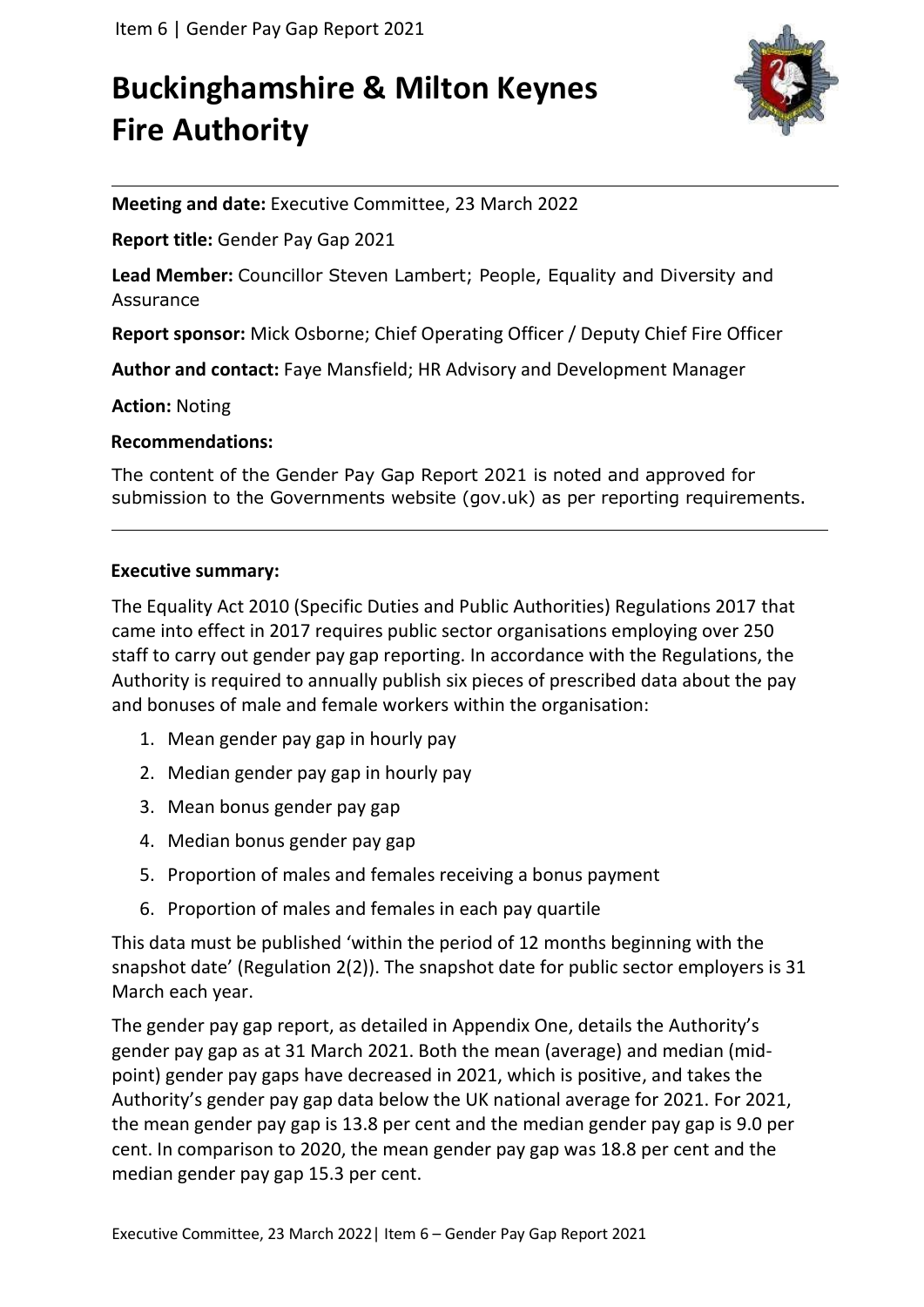The gender pay gap is the difference between what males typically earn within the workplace, compared to what females earn, irrespective of role or seniority. It examines the difference in the average pay gap, expressed as a percentage of male earnings. A gender pay gap is not unlawful, it is essentially a reflection of a workforce profile.

In comparison, equal pay is a legal obligation and about unequal rewards for male and females carrying out the same job, similar job or work of equal value, as set out in the Equality Act 2010. Organisations can have a gender pay gap without breaching equal pay provisions, and the Authority's gender pay gap is not as a result of any equal pay issues. There is a gender-neutral approach to pay across all levels and roles within the Authority.

#### **Financial implications:**

There are no direct financial implications arising from this report.

#### **Risk management:**

The Authority will comply with the Regulations requiring public sector employers with over 250 staff to publish their gender pay gap data before 30 March each year.

The six pieces of prescribed data within the report will be published on the Government's website (gov.uk) and the full report published on the Authority's external website for a period of three years. Annually publishing the data in line with the Regulations will help the Authority monitor the effectiveness of the actions in reducing the gender pay gap over time.

To mitigate the risk associated with publishing improbable data, our data undergoes internal scrutiny and by providing contextual narrative, it supports the information provided within the report and highlights the activities we are engaging in to address gender imbalance.

#### **Legal implications:**

Publishing the annual gender pay gap report ensures compliance with The Equality Act 2010 (Specific Duties and Public Authorities) Regulations 2017.

Whilst the Regulations do not contain any provisions imposing a penalty for noncompliance, failure to disclose this data could result in enforcement action by the Equality and Human Rights Commission or challenge by way of judicial review.

#### **Privacy and security implications:**

The report does not include any personally identifiable information.

#### **Duty to collaborate:**

Each Thames Valley Fire and Rescue Service has a requirement to report their gender pay gap data. Collaborative actions to reduce the gender pay gap will be considered as part of existing Thames Valley collaboration work.

#### **Health and safety implications:**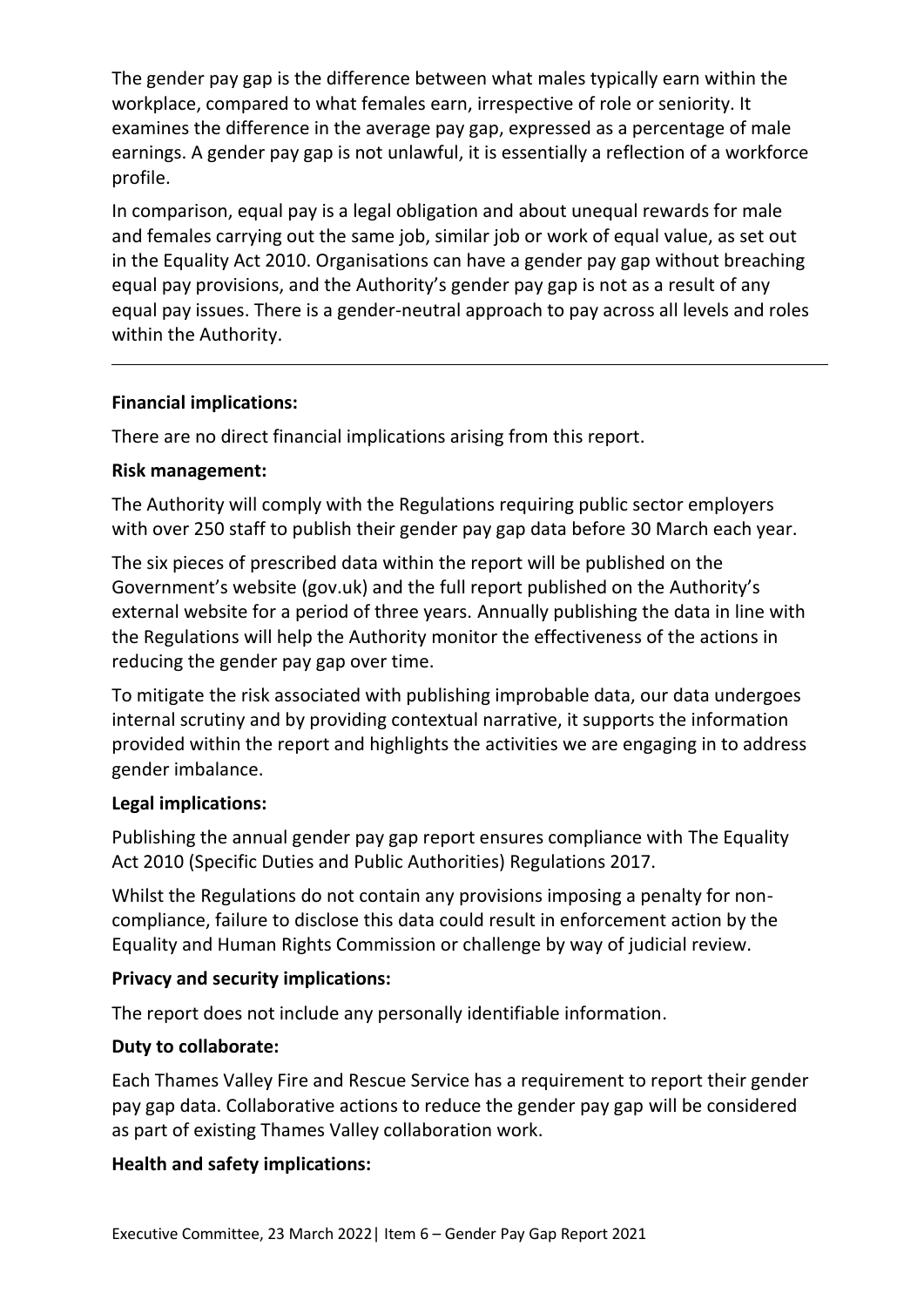There are no health and safety implications arising from this report.

### **Environmental implications:**

There are no environmental implications arising from this report.

### **Equality, diversity, and inclusion implications**

Whilst both gender pay and equal pay deal with the disparity of pay within the workplace, it is important to note that gender pay is different from equal pay. The presence of a gender pay gap does not mean the Authority is discriminating against groups of individuals. The Authority is confident this gap does not stem from paying male and female employees differently for the same or equivalent work, i.e. an equal pay issue.

The report has identified the Authority continues to have a gender pay gap, however figures are not expected to reduce significantly within the short to medium term, as the issues driving gender pay gaps require a longer-term commitment.

The Authority strives to increase gender diversity in all areas of the organisation. A particular continuing priority is attracting and retaining a more diverse workforce and having better representation of males and females at all levels across the organisation.

### **Consultation and communication**

Additional to the Fire Authority, other employers, job applicants, trade unions, media and the public will continue to pay close attention to annually published gender pay gap data. Due to the high-profile nature of gender pay, it is important that employees are made aware of the gender pay gap report for this organisation before 30 March 2022. Following approval for publication, the gender pay gap report will be communicated to employees in accordance with usual practice.

Engaging with stakeholders is essential to ensure progress is made against the initiatives to lower the gender pay gap. We will increase engagement and buy-in to what we are trying to achieve and will ensure interventions are evaluated as appropriate.

Annual gender pay gap reports will be presented to the Strategic Management Board and Executive Committee.

#### **Background papers:**

Report to Fire Authority held 17 February 2021; BMKFA Pay Policy Principles and Statement 2021/22:

## <https://bucksfire.gov.uk/documents/2021/02/item-9-pay-policy.pdf/>

Link to Fire Authority approved Gender Pay Gap reports for 2020, 2019, 2018 and 2017:

<https://bucksfire.gov.uk/?s=gender+pay+gap&submit=>

The Equality Act 2010 (Specific Duties and Public Authorities) Regulations 2017:

<https://www.legislation.gov.uk/ukdsi/2017/9780111153277/schedule/1>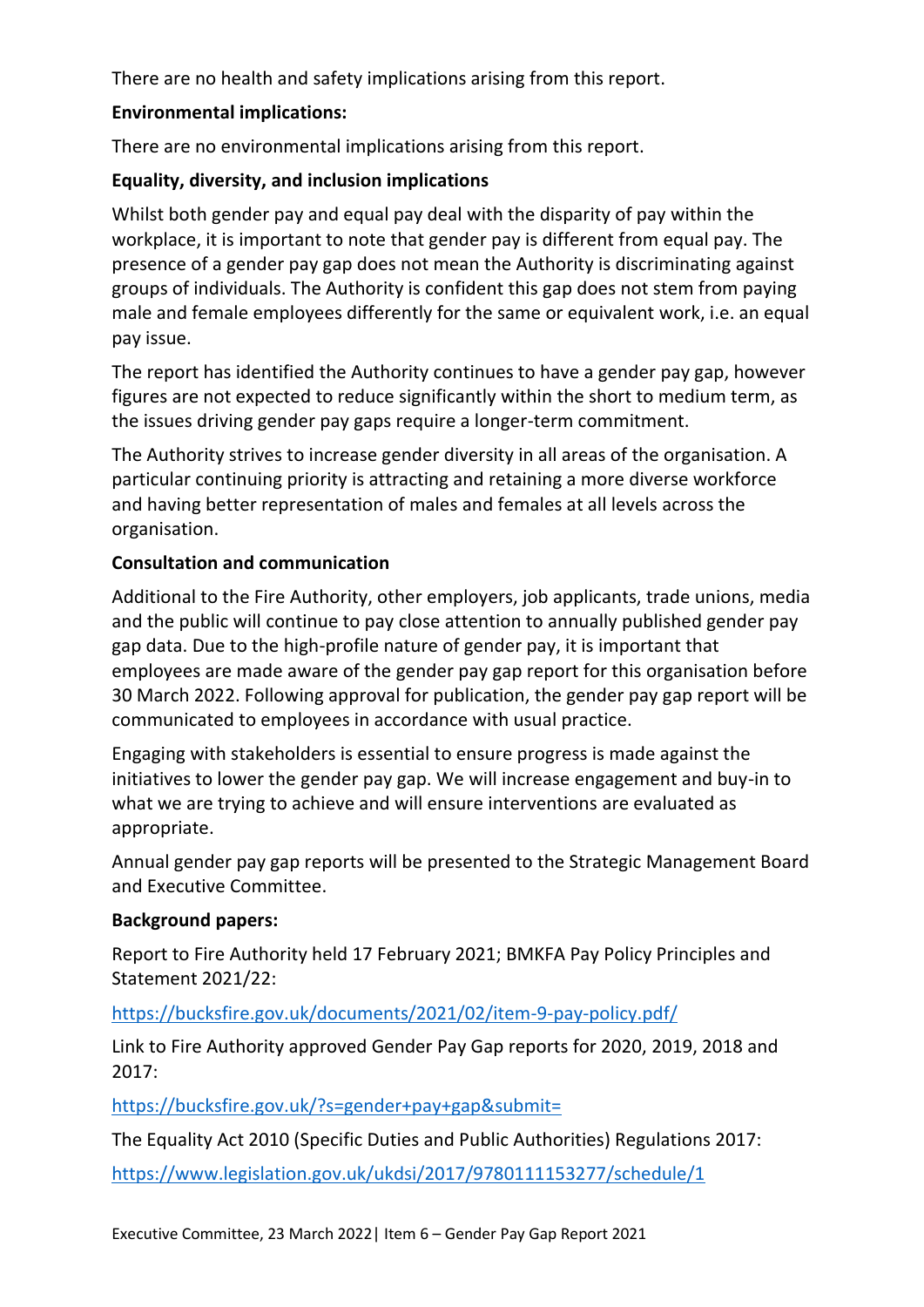Office of National Statistics. Gender pay gap in the UK 2021:

Gender pay gap in the UK - [Office for National Statistics \(ons.gov.uk\)](https://www.ons.gov.uk/employmentandlabourmarket/peopleinwork/earningsandworkinghours/bulletins/genderpaygapintheuk/2021)

Report your gender pay gap data(gov.uk):

<https://www.gov.uk/guidance/report-your-gender-pay-gap-data>

| Appendix | Titlel                     | <b>Protective Marking</b> |
|----------|----------------------------|---------------------------|
|          | Gender Pay Gap Report 2021 |                           |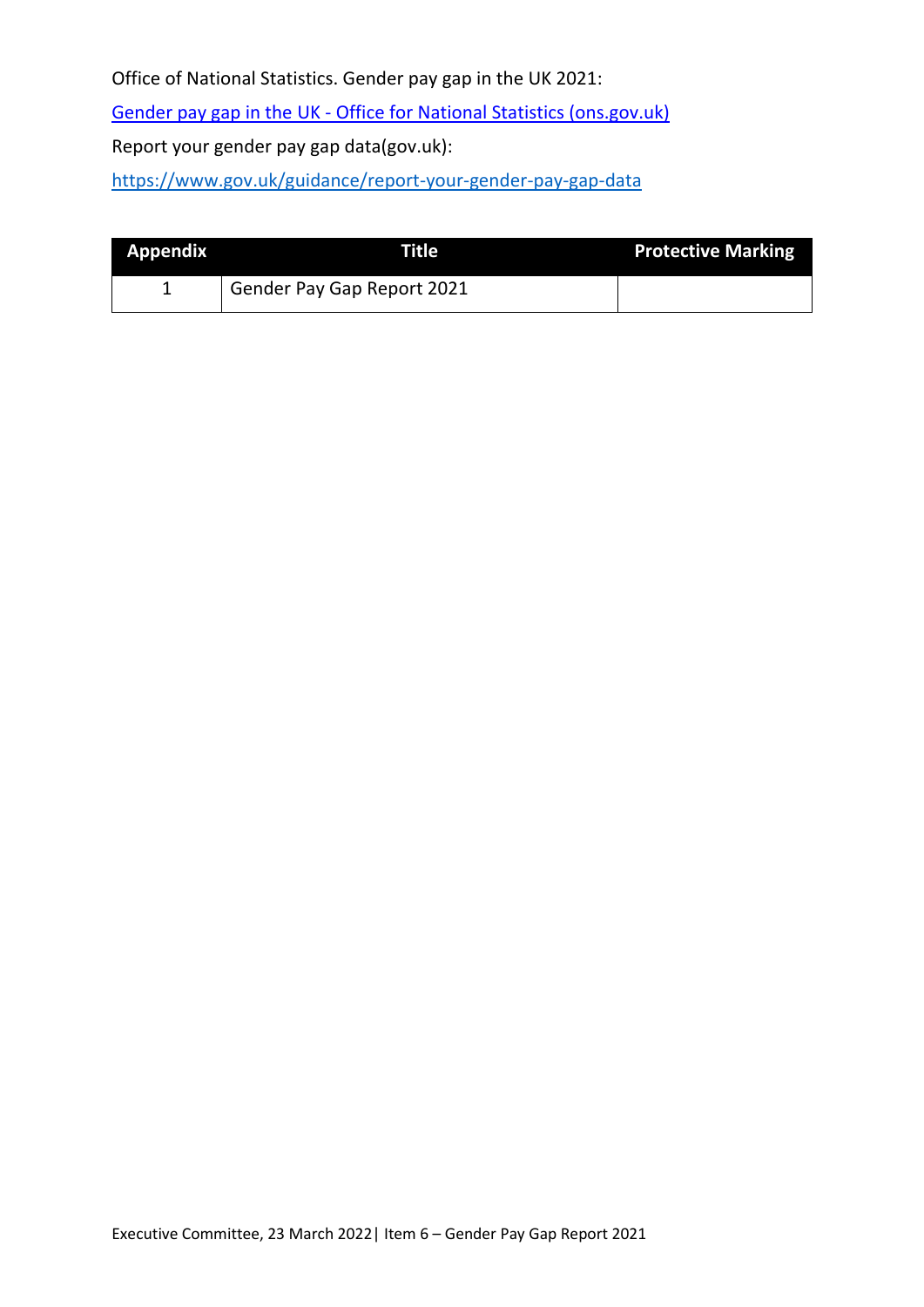

### **Introduction**

Regulations came into effect in 2017 that requires organisations employing over 250 employees to carry out gender pay gap reporting. The two sets of Regulations introduced mandatory gender pay gap reporting on employers; the Equality Act 2010 (Specific Duties and Public Authorities) Regulations 2017 and the Equality Act 2010 (Gender Pay Gap Reporting) Regulations 2017. Both sets of Regulations are similar, however the Equality Act 2010 (Specific Duties and Public Authorities) Regulations 2017 apply to public sector employers, including fire authorities.

Gender pay gap information must be published within 'the period of 12-months beginning with the snapshot date' (Regulation 2(2)). The snapshot date for public sector employers is 31 March each year.

# **What is the gender pay gap?**

The gender pay gap shows the difference between the average earnings of males and females, expressed as a percentage of male earnings, e.g. females earn 10 per cent less than males. The gender pay gap should not be confused with equal pay and this is explained in the next section. The gender pay gap is reported on both the mean (average) and median (mid-point) basis.

According to the Office of National Statistics (Source: ONS - Gender pay gap in the UK: 2021), the gender pay gap continues to decline and over the last decade has fallen by approximately a quarter. The data has however been affected by the coronavirus (Covid-19) pandemic and the impact to the economy, and the suspension of mandatory gender pay gap annual reporting for the 2019-20 period.

In 2021 the UK gender pay gap among all full-time employees was 7.9 per cent, up from 7.0 per cent in 2020. The data for 2021 is still below the gap of 9.0 per cent before the coronavirus (Covid-19) pandemic in 2019. Among all employees, the UK gender pay gap increased to 15.4 per cent from 14.9 per cent in 2020, below the gap of 17.4 per cent in 2019.

Data from the Office of National Statistics (source: ONS - Annual Survey of Hours and Earning (ASHE)), as detailed below, shows the gender pay gap for median gross hourly earnings in the UK, April 2010 to April 2021. When comparing the gap over this period, it is evident that progress on closing the gender pay gap is really slow and therefore likely to take years to eradicate.

| Year  | 2010 | 2011 | $\vert$ 2012   2013   2014 |      |      |      |      | 2015   2016   2017 | 2018 | 2019 | 2020 | 2021 |
|-------|------|------|----------------------------|------|------|------|------|--------------------|------|------|------|------|
| All   | 19.8 | 20.2 | 19.6                       | 19.8 | 19.2 | 19.3 | 18.2 | 18.4               | 17.8 | .4   | 14.9 |      |
| Full- | 10.1 | 10.5 | 9.5                        | 10.0 | 9.6  | 9.6  | 9.4  | 9.1                | 8.6  | 9.0  |      | 7 G. |
| time  |      |      |                            |      |      |      |      |                    |      |      |      |      |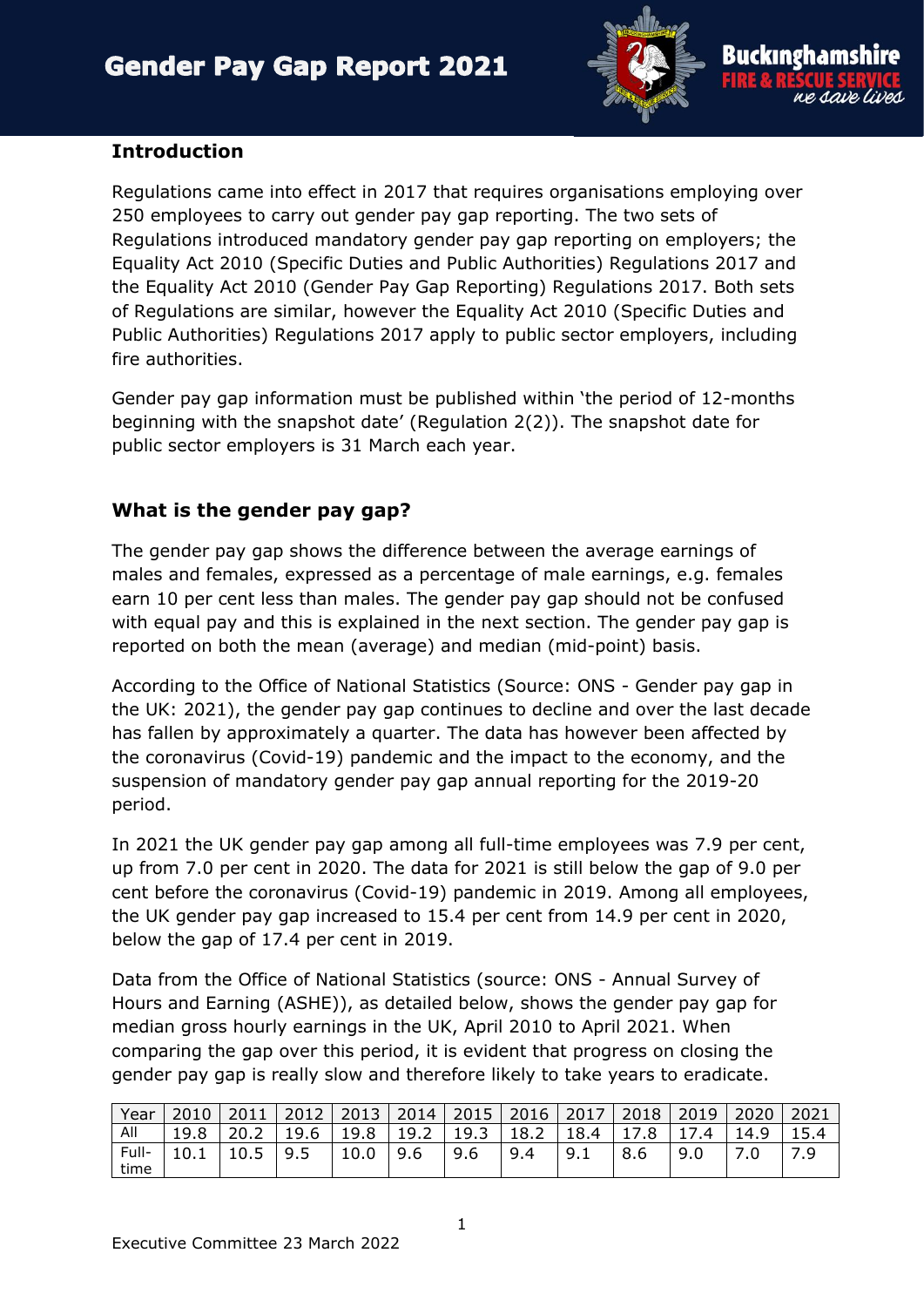

There are a number of factors contributing to the UK gender pay gap and these include:

- A higher proportion of males working in senior positions
- A higher proportion of females working in part-time roles (therefore normally earning less than their full-time colleagues)
- Skills gap, lack of training and development opportunities
- Occupational segregation
- Lack of role models
- Family, childcare, home-schooling and caring commitments
- Lack of opportunities for flexible working
- Attitude and culture
- Confidence
- Coronavirus (Covid-19) pandemic and the impact of furlough, wages and hour worked

This gender pay gap is based on data at the snapshot date of 31 March 2021, which for the Service in 2021 has decreased 5.0 percentage points to 13.8 per cent (18.8 per cent in 2020), and 5.6 percentage points from the first year of reporting (19.4 per cent in 2017). This is positive and takes the Service 1.6 percentage points below the UK average gender pay gap of 15.4 per cent for 2021. For 2021 the Service's median gender pay gap has also decreased to 9.0 per cent (from 15.3 per cent in 2020).

The Service has identified a number of key areas of activity to lower the gender pay gap. The Service's action plan on addressing the gender pay gap is detailed from page 13 of this report. Whilst the foundations for improvement have been laid through these initiatives, it may be several years before there is any significant and sustained impact on gender parity within pay.

## **Different to equal pay**

Whilst both gender pay and equal pay deal with the disparity of pay females receive within the workplace, it is important to note that the gender pay gap is different to equal pay.

The principle of equal pay is that males and females who carry out the same job, similar jobs or work of equal value, as set out in the Equality Act 2010, should receive equal pay. Equal pay is a legal obligation. Whereas the gender pay gap examines the difference in the average pay gap between males and females expressed as a percentage of male earnings and is not unlawful.

Organisations which are fully compliant with the Equality Act 2010 can still have a gender pay gap. This is often due to having more males in senior and highly paid positions and females in lower paid and part-time roles. The gender pay gap is a mechanism by which organisations can examine this data and take positive action to reduce the gender pay gap.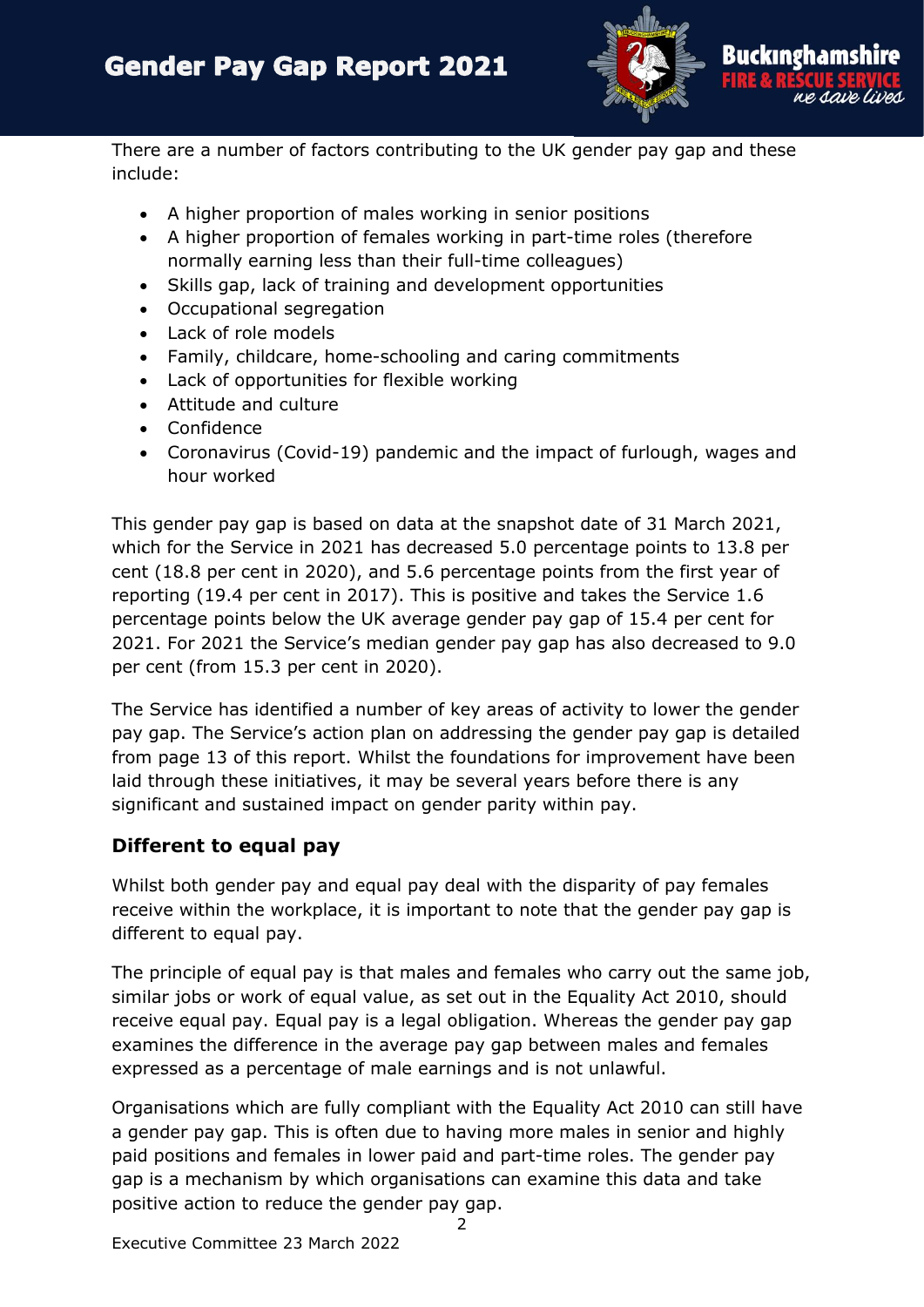

#### **Equal Pay Audit**

An equal pay audit is the most effective way of checking the Service is complying with its equal pay obligations, ensuring it delivers a pay system free from bias. An equal pay audit involves comparing pay of employees doing equal work and has three main purposes:

- to identify any differences in pay between those doing equal work
- to investigate the causes of any differences in pay between those doing equal work, and
- to eliminate instances of unequal pay that cannot be justified

In 2020 an equal pay audit was undertaken within the Service. The snapshot date for the equal pay audit was 1 January 2020. The meaningful comparator data included base salary and 12-months' worth of allowance data for protected characteristics of gender, age, disability and ethnicity. For 2020, in addition to gender, analysis was also undertaken for additional protected characteristics of age, disability and ethnicity.

The equal pay audit confirmed the Service is achieving equitable pay between gender, and the other protected characteristics of age and race, however there was insufficient data on disability to be able to analyse effectively.

## **The reality of the gender pay gap**

A workforce, which better reflects the diversity of the public, that is flexible, diverse and inclusive, will create a stronger, more enriched and well-informed organisation, able to meet the expectations for a modern Fire and Rescue Service. The Service will attract, retain, develop and motivate talented people from all parts of the community.

The current limited gender diversity within the Fire Service is a national challenge. This is partly due to a lack of understanding about the role and skills required to be a firefighter by potential applicants. By embracing the need for change and consciously recognising this is a historically male-dominated organisation, and by actively seeking to dispel these myths, it will help to break some of the barriers for females considering a career within the Fire Service.

Since 2020 the economic impact of the coronavirus (Covid-19) pandemic has contributed to widening the UK national average gender pay gap and has impacted on working arrangements within many organisations. Whilst the shortterm impact of the pandemic has been to increase the UK average gender pay gap, in the longer term it may have helped. For many, the pandemic has been a catalyst to positive changes within the workplace due to the requirements to embrace alternative ways of working.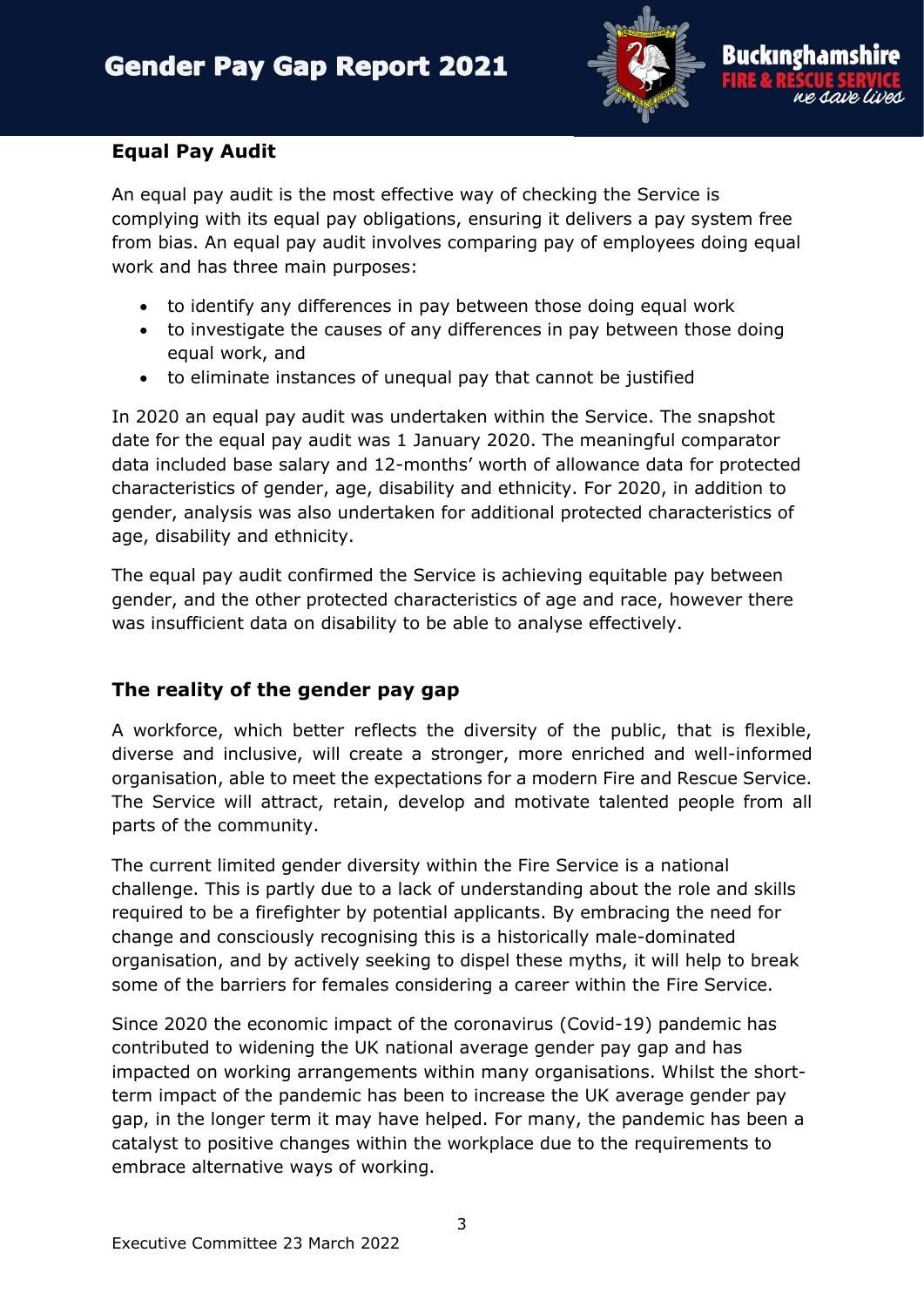

During the pandemic the Service has faced many challenges in continuing to support and protect the communities of Buckinghamshire and Milton Keynes, in addition to maximising the health, safety and wellbeing of its employees. The Service is committed to harnessing the benefits of flexible working, which has been largely created by the requirement for alternative working arrangements due to the pandemic. By embracing more flexible and responsive ways of working, it is hoped this will lead to greater equality and encourage a more diverse workforce.

The gender pay gap is generally caused by underrepresentation of female employees in higher paid or senior roles. In order to lower the gap attention must be paid to the recruitment, retention and development of females into these areas, and a range of strategies adopted to support this. It is positive to note, that 2021 has seen an increased representation of females in senior roles, with this year seeing the highest representation since first reporting in 2017.

By demonstrating an understanding of the factors contributing to the gender pay gap and committing activity to address the gap, it will ensure over time the gap is reduced and eventually eliminated. In addition, the workforce will better reflect the diversity of the community. Meaningful embedded change takes time, and we recognise this. The Service's ultimate aim is to achieve gender pay parity.

Many of the issues driving pay gaps requires a longer-term view. It has been recognised nationally that the gender pay gap is not going to be fully eliminated within the short to medium term.

## **Importance of recruitment and development**

Job applicants may look at an organisation's gender pay gap as part of their preselection process before choosing to work for an employer. To improve the Service's gender pay gap we need to address the attraction and retention of females within the Service and the career progression routes to the higher paid senior Operational and Support Service roles.

The Service has taken positive action to attract and recruit more females into Operational roles. In the longer term, this will assist with lowering the gender pay gap. As the Service nurtures these individuals and supports them through their development and for some, promotions through the ranks to more senior roles, the Service will start to see the impact of this positive action and further reduce and eventually eliminate the gender pay gap.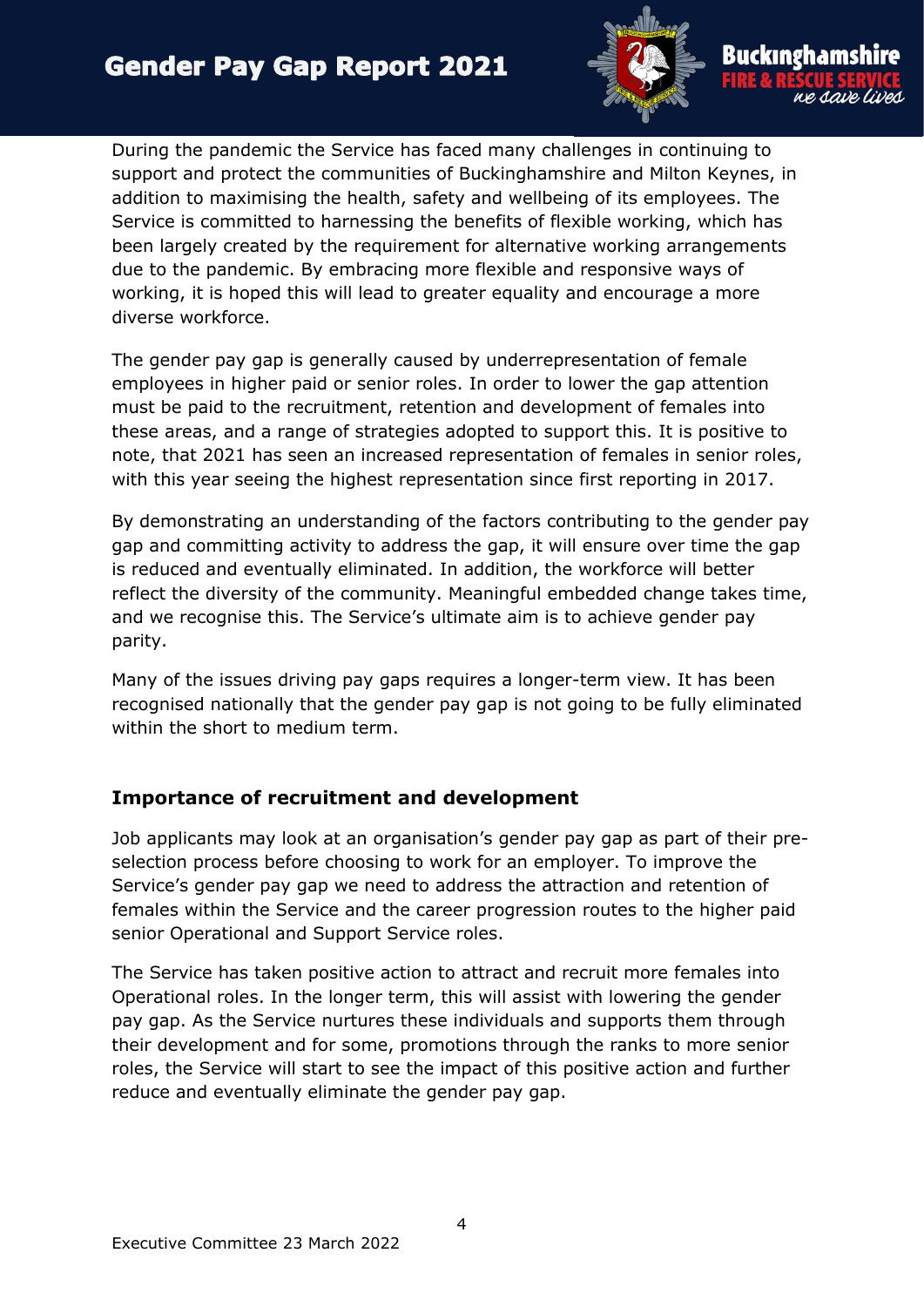

#### **Terms and conditions**

The Service's Pay Policy statement is reviewed and updated annually. Its purpose is to provide transparency to the pay policy adopted. The 2021/22 Pay Policy (approved by the Fire Authority at its meeting on 17 February 2021) sets out levels of and elements of remuneration for 2021/22 to which this report relates.

The majority of employees are employed under contracts with either the terms and conditions of the NJC for Local Authority Fire and Rescue Services Scheme of Conditions of Service, 2004 "the Grey Book" incorporated, or with the provisions of the local terms and conditions of Buckinghamshire & Milton Keynes Fire Authority Scheme of Conditions of Service for Support Services employees.

Pay and allowances differ under each set of terms and conditions. A number of allowances and additional payments are available for Operational employees, for example with the different duty systems, specialist roles, temporary promotions, opportunity to undertake additional hours through the bank system. Whilst some allowances are paid to Support Services employees, the majority are paid to Operational employees, which is the largest group of employees, with the majority being males. This directly influences the gender pay gap.

### **What information must be reported**

The gender pay gap calculations are drawn from specific data each year and based on full-pay relevant employees. To be included as a full-pay relevant employee, the employee must be:

- Employed on the snapshot date; 31 March each year
- Paid their usual full-pay in the pay period ending on the snapshot date

| Year | Total number of employees in scope | <b>Males</b> | Females | Total |
|------|------------------------------------|--------------|---------|-------|
| 2021 | Full-pay relevant employees        | 371          | 92      | 463   |
|      | Relevant employees                 | 404          | 100     | 504   |
| 2020 | Full-pay relevant employees        | 340          | 82      | 422   |
|      | Relevant employees                 | 384          | 93      | 477   |
| 2019 | Full-pay relevant employees        | 353          | 87      | 440   |
|      | Relevant employees                 | 365          | 90      | 455   |
| 2018 | Full-pay relevant employees        | 377          | 78      | 455   |
|      | Relevant employees                 | 392          | 81      | 473   |
| 2017 | Full-pay relevant employees        | 392          | 80      | 472   |
|      | Relevant employees                 | 407          | 81      | 488   |

The table below details the total number of employees in scope for 2021 compared to 2020, 2019, 2018 and 2017:

**Full-Pay Relevant Employees** - This is the number of employees who received their normal full-pay within the snapshot date. This informs the mean and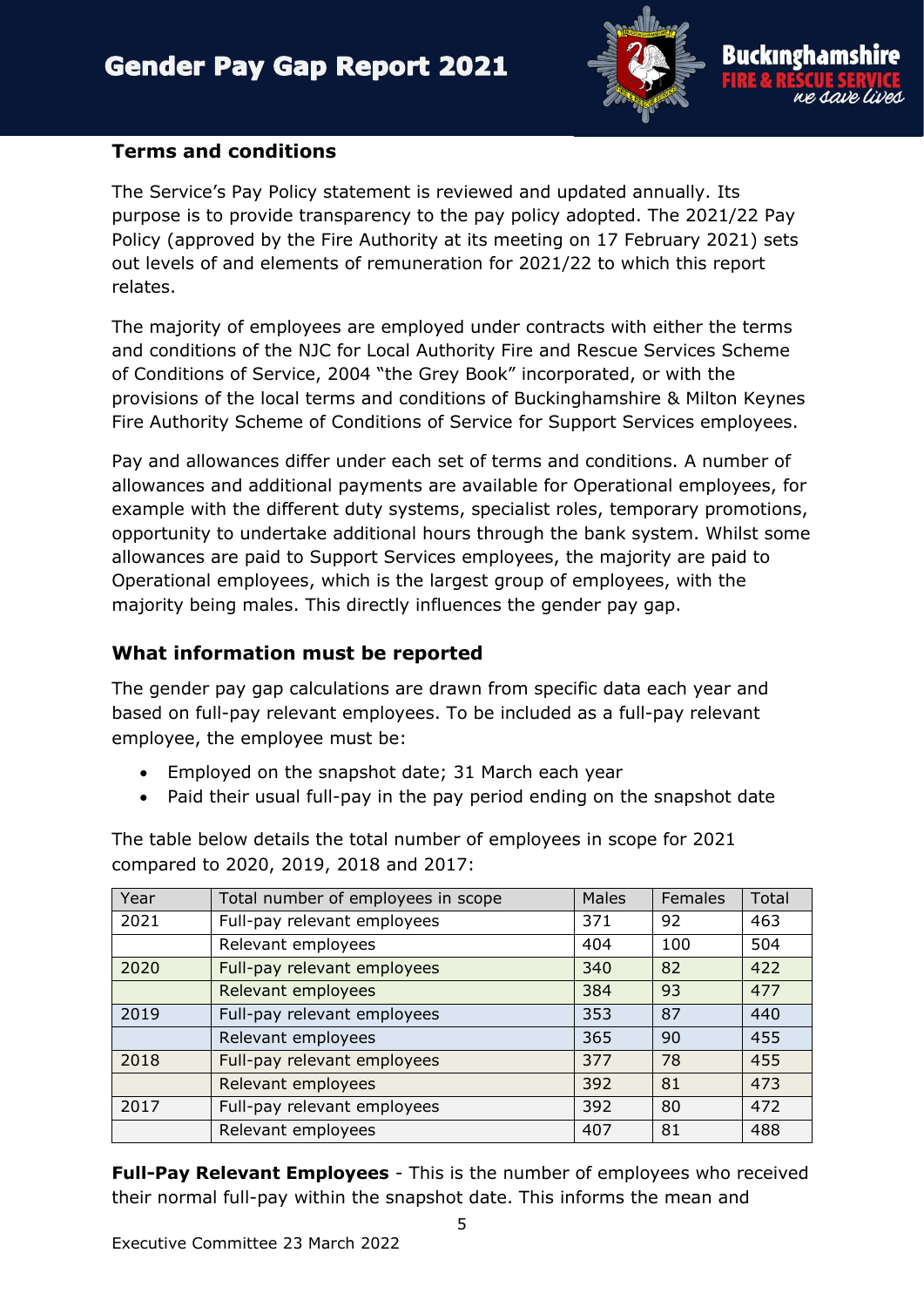

median hourly pay gap calculations and the proportion of employees within the Quartile Pay Bands.

For 2021, the number of full-pay employees increased by 31 males and 10 females. In comparison, for 2020, the number of full-time employees reduced by 13 fewer males and five fewer females.

**Relevant Employees** - This is the number of employees employed by the Service on the snapshot date. This informs the mean and median bonus pay gap calculations. The difference in numbers between relevant and full-pay relevant employees is due to 41 employees not receiving their usual full-pay within the pay period (for 2020 this was 55 employees).

For 2021, the number of relevant employees has increased by 20 males and increased by seven females. In comparison to 2020, the number increased by 19 males and three females.

Since 2017 the number of full-pay relevant employees has increased by 15 per cent for females and decreased by 5.0 per cent for male, and for relevant employees has increased by 23 per cent for females and decreased by 1.0 per cent for males. The change in employee numbers will directly influence the reportable data and the gender pay gap.

Whilst the Service continues to increase the percentage of females employed, for 2021 the gender split for employees shows that overall females continue to be under-represented within the Service. This is due to the under-representation of females in Operational roles rather than in Support Service roles.

Below details the standard information to be disclosed by organisations as part of the gender pay gap reporting as detailed in Schedule 1 of the Equality Act 2010 (Specific Duties and Public Authorities) Regulations 2017.

**Pay**: This refers to the ordinary pay received by each full-pay relevant employee in the pay period at the snapshot date. Ordinary pay includes basic pay, allowances, paid leave and shift premium pay and calculated before deductions are made at source. This data examines:

- The difference in the mean hourly pay between male and female relevant employees as a percentage of male pay
- The difference in the median hourly pay between male and female relevant employees as a percentage of male pay
- The proportion of male and female full-pay relevant employees in the lower, lower middle, upper middle and upper quartile pay bands
- Ordinary pay does not include overtime, expenses, benefits in kind, arrears of pay, salary sacrifice schemes (such as childcare), tax credits or redundancy pay.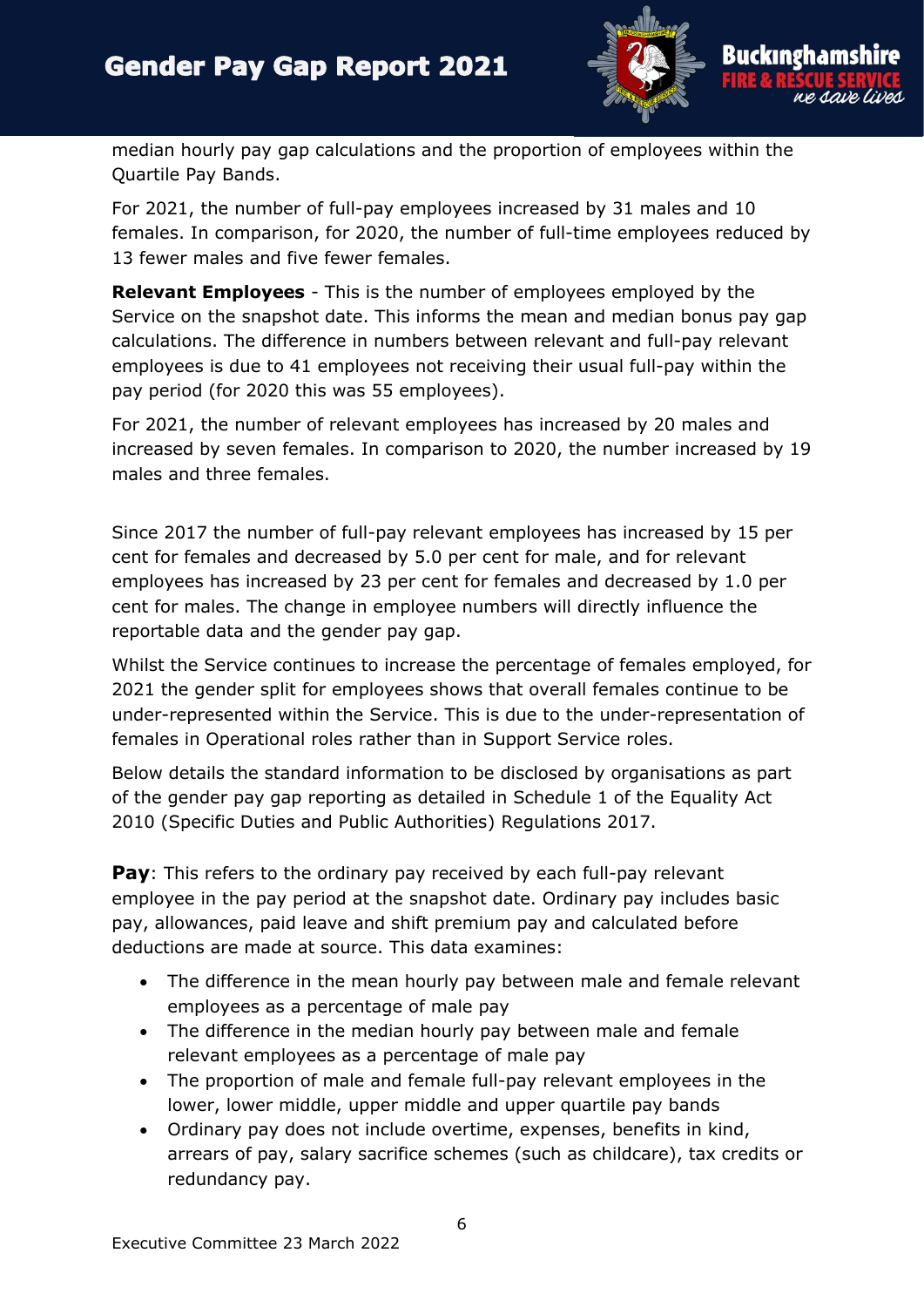

Ordinary pay, expressed as hourly pay, is used to calculate the mean and median gender pay gaps and the pay period informs the calculation for ordinary pay. For those employees who do not work a consistent working pattern, e.g. 37-hour week, our calculation has been averaged over a 12-week period as per Local Government Association, ACAS and Government Equalities Office guidance.

**Bonus:** Bonuses paid to full-pay relevant employees in the 12-month period ending on the snapshot date (31 March). Year on year bonuses will vary and a small movement could have a big impact on the data. This data examines:

- The difference in the mean bonus pay paid to male relevant employees and that paid to female relevant employees in the 12-months before the snapshot date
- The difference in the median bonus pay paid to male relevant employees and that paid to female relevant employees in the 12-months before the snapshot date
- The proportion of male relevant employees who were paid bonus pay and that paid to female relevant employees in the 12-months before the snapshot date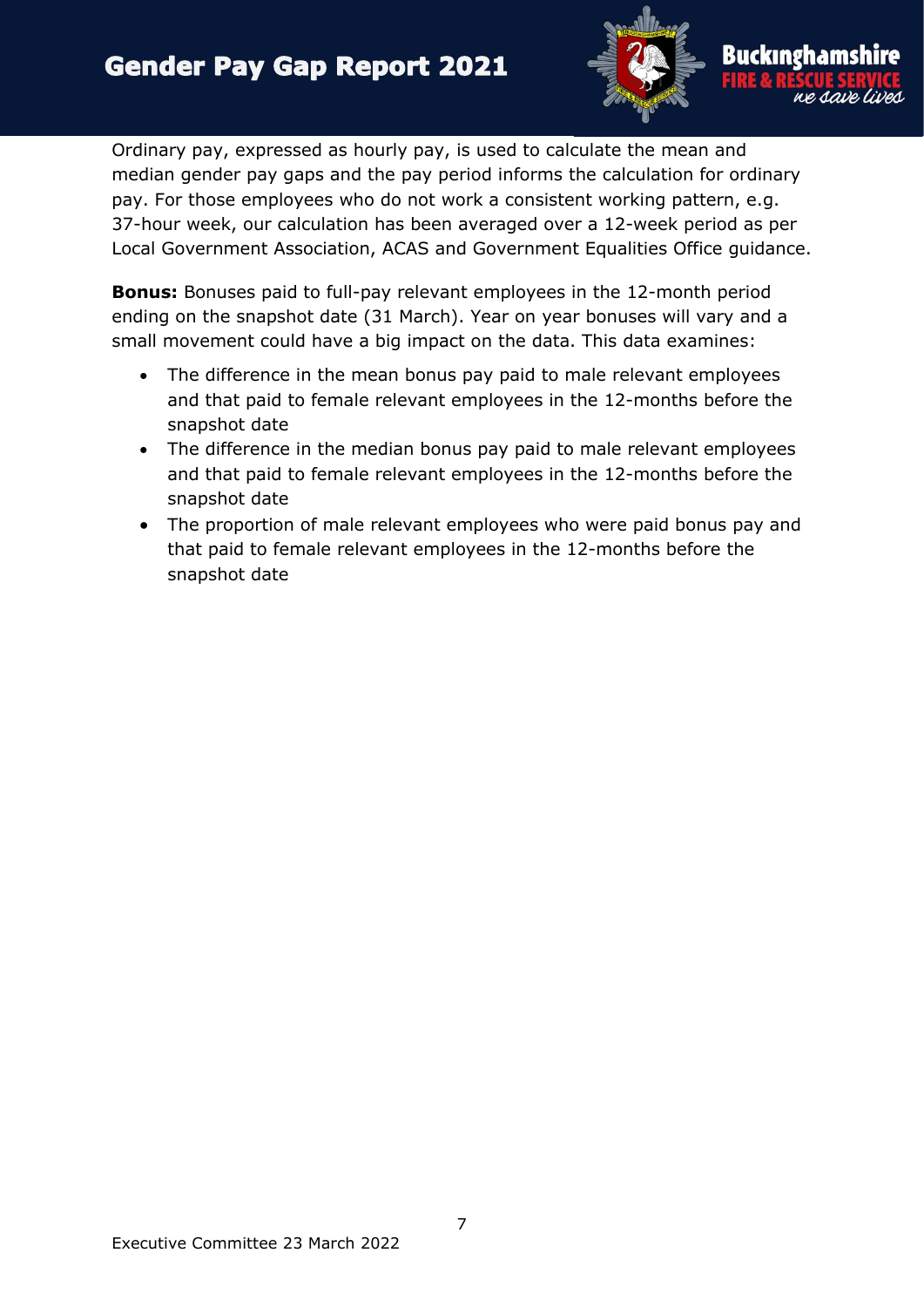

#### **Reportable data**

In accordance with the Regulations, the Service is required to annually publish six pieces of prescribed data about the pay and bonuses of males and females employed by the Service:

### **1. Mean hourly gender pay gap**

The difference between the mean hourly rate of pay for male and female full-pay relevant employees, as a percentage.

The mean gap provides an overall indication of the size of the gap. A high mean indicates that the remuneration structure disadvantages female.

The mean (average) gender pay gap for 2021 is 13.8 per cent, this is 5.0 percentage points lower than 2020. Male hourly pay has decreased by 2.8 percentage points (54 pence) and female hourly pay has increased by 3.2 percentage points (50 pence). This is the first year that female hourly pay has increased whilst male hourly pay has decreased. Whilst 2021 has the highest hourly pay for females since reporting, it is still lower than the hourly rate of pay males have received over the same reporting period.

| Year | <b>Male hourly pay</b> | <b>Female hourly pay</b> | Pay gap | Pay gap<br>$\frac{6}{6}$ |
|------|------------------------|--------------------------|---------|--------------------------|
| 2021 | 18.87                  | 16.27                    | 2.60    | 13.8                     |
| 2020 | 19.41                  | 15.77                    | 3.64    | 18.8                     |
| 2019 | 18.18                  | 15.43                    | 2.75    | 15.1                     |
| 2018 | 17.36                  | 14.47                    | 2.89    | 16.6                     |
| 2017 | 18.10                  | 14.59                    | 3.51    | 19.4                     |

In comparison, for 2020 the mean (average) gender pay gap was 18.8 per cent. This meant that male employees earned £3.64 per hour more than females.

#### **2. Median hourly gender pay gap**

The difference between the median hourly rate of pay for male and female fullpay relevant employees.

The median gender pay gap for 2021 is 9.0 per cent or £1.53 per hour. As with the mean gender pay gap, female median hourly pay has increased by 2.0 percentage points and male hourly pay has decreased by 5.0 percentage points in the same period. This resulted in an overall decrease of 6.3 percentage points for the median gender pay gap for 2021.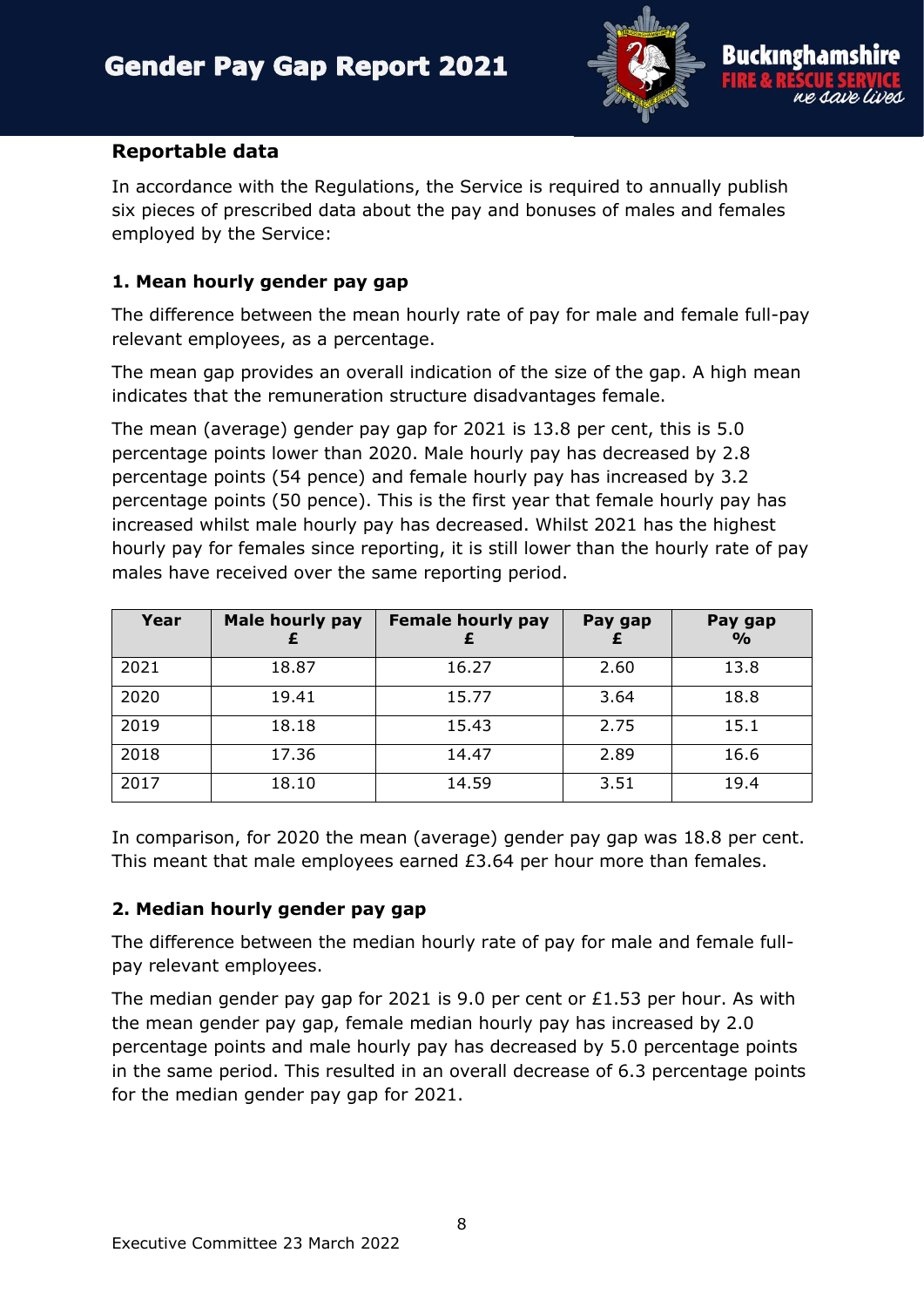

| Year | <b>Male hourly pay</b> | <b>Female hourly pay</b> | Pay gap | Pay gap<br>$\frac{0}{0}$ |
|------|------------------------|--------------------------|---------|--------------------------|
| 2021 | 16.93                  | 15.40                    | 1.53    | 9.0                      |
| 2020 | 17.83                  | 15.10                    | 2.73    | 15.3                     |
| 2019 | 16.55                  | 14.83                    | 1.72    | 10.4                     |
| 2018 | 16.16                  | 14.26                    | 1.90    | 11.8                     |
| 2017 | 15.74                  | 14.07                    | 1.67    | 10.6                     |

In comparison, for 2020 the median gender pay gap was 15.3 per cent. This meant that male employees earned £2.73 per hour more than females.

#### **3. Mean bonus gap**

The difference between the mean bonus paid to male relevant employees and female relevant employees.

For 2021, the mean bonus gap is 100 per cent. This has meant that only males received a bonus payment during this reporting period.

| Year | Male bonus pay | <b>Female bonus pay</b> | Pay gap   | Pay gap<br>$0/0 *$ |
|------|----------------|-------------------------|-----------|--------------------|
| 2021 | 0.93           | 0                       | 0.93      | 100                |
| 2020 | 13.29          | 1.29                    | 12.00     | 90.2               |
| 2019 | 83.81          | 167.89                  | -84.08    | $-100.3$           |
| 2018 | 235.71         | 327.16                  | $-91.45$  | $-38.8$            |
| 2017 | 230.04         | 354.01                  | $-123.97$ | $-53.9$            |

*\* Negative pay gaps occur when females earn more on average, positive pay gaps are used when males earn more on average*

In comparison, for 2020 the mean bonus gap was 90.2 per cent. This meant that male employees received on average a bonus of £12.00 more than females on bonus payments.

#### **4. Median bonus gap**

The difference between the median bonus paid to male relevant employees and female relevant employees.

For 2021 the median bonus gap is 100 per cent, which equates to £125.00. This translates as males only receiving a bonus payment during this reporting period.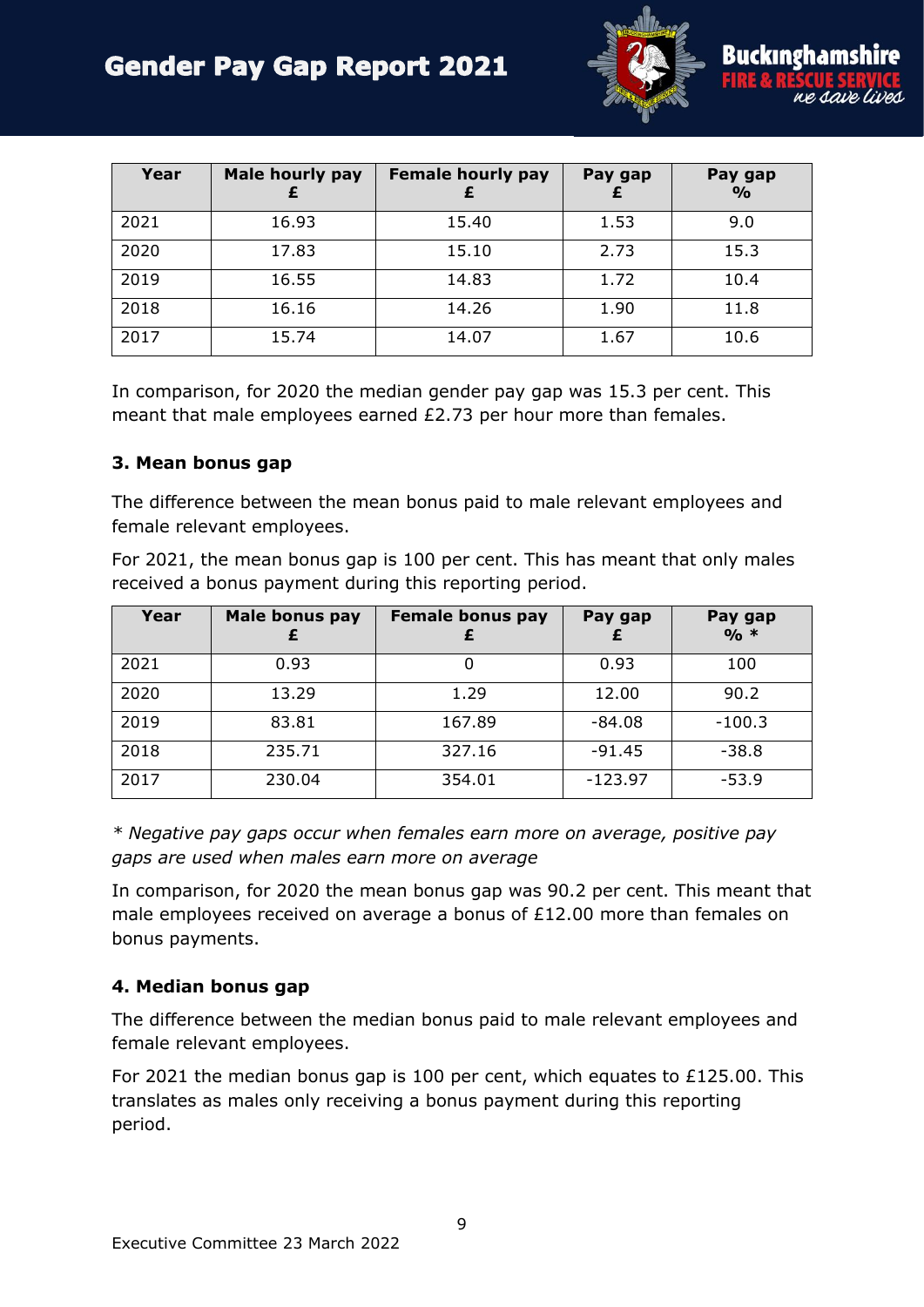

| Year | Male bonus pay | <b>Female bonus pay</b> | Pay gap | Pay gap<br>$\frac{6}{6}$ |
|------|----------------|-------------------------|---------|--------------------------|
| 2021 | 125            |                         | 125     | 100                      |
| 2020 | 125            | 120                     |         | 4.0                      |
| 2019 | 750            | 675                     | 75      | 10                       |
| 2018 | 1000           | 750                     | 250     | 25                       |
| 2017 | 500            | 1000                    | $-500$  | $-100$                   |

In comparison, for 2020 the median bonus gap was 4.0 per cent or £5.00. This meant that male employees received a bonus equating to £5.00 more than female employees.

#### **5. Bonus Proportions**

The proportion of male and female employees who were paid a bonus during the relevant 12-month pay period:

| Year | <b>Gender</b> | <b>Number of employees</b> | $\frac{1}{2}$ |
|------|---------------|----------------------------|---------------|
| 2021 | Males         | 3                          | 0.74          |
|      | Females       | 0                          | $\Omega$      |
| 2020 | Males         | 7                          | 1.82          |
|      | Females       | 1                          | 1.08          |
| 2019 | Males         | 32                         | 8.8           |
|      | Females       | 18                         | 20.0          |
| 2018 | Males         | 38                         | 9.7           |
|      | Female        | 22                         | 27.2          |
| 2017 | Male          | 44                         | 10.8          |
|      | Female        | 20                         | 24.7          |

In the 2021 reporting period no bonus/merit award payments were made to employees, however Long Service Award payments are included in the bonus payment calculations and were paid to three males within this reporting period.

#### **6. Quartile Pay Bands**

The proportions of male and female full-pay relevant employees in the lower (L), lower middle (LM), upper middle (UM) and upper (U) quartiles and the equally distributed pay bands.

To determine quartiles, employees are ranked in order of their hourly rate of pay; from lowest to highest, and divided into four equal groups, according to the guidelines.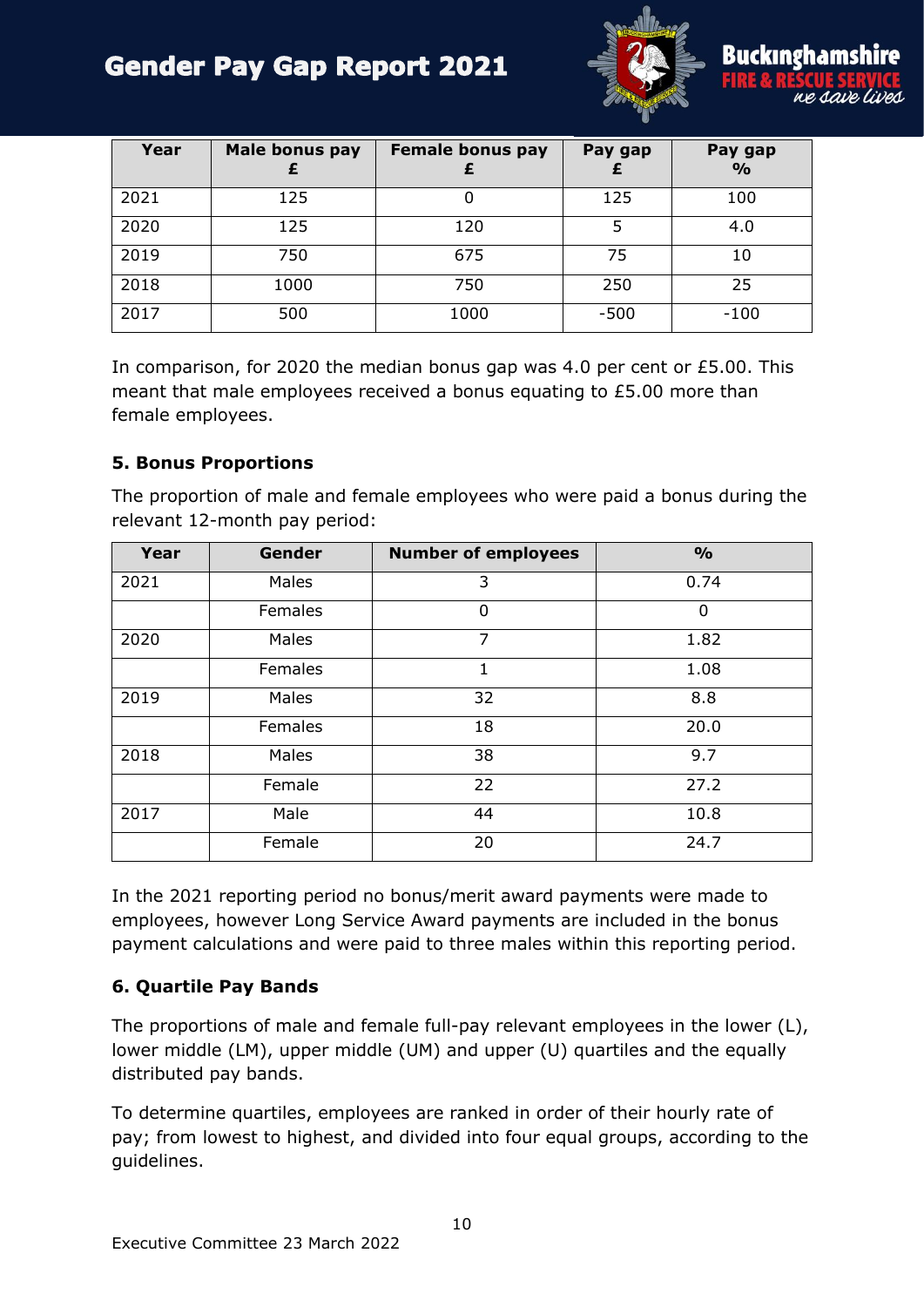

For the fifth consecutive year, the highest proportion of females is within in the lower quartile, representing 42.4 per cent of the total female workforce. In comparison, the percentage of the total male workforce in the lower quartile is 20.5 per cent.

For the first year, the highest proportion of males is no longer within the upper quartile, but rather the upper middle quartile, representing 27 per cent of the total male workforce. In comparison to females, the upper middle quartile has the lowest representation of females, at 17.4 per cent.

In 2021 there has been an increased representation of females in senior roles, with this year seeing the highest representation since reporting, at 18.5 per cent.

| Quartile                    | <b>Male</b> | $%$ of<br>total<br>gender | $%$ of<br>total<br>quartile | <b>Female</b> | $%$ of<br>total<br>gender | $%$ of<br>total<br>quartile | <b>Total</b><br>quartile |
|-----------------------------|-------------|---------------------------|-----------------------------|---------------|---------------------------|-----------------------------|--------------------------|
| Upper $(U)$                 | 99          | 26.7                      | 85.3                        | 17            | 18.5                      | 14.7                        | 116                      |
| <b>Upper Middle</b><br>(UM) | 100         | 27.0                      | 86.2                        | 16            | 17.4                      | 13.8                        | 116                      |
| Lower Middle<br>(LM)        | 96          | 25.9                      | 82.8                        | 20            | 21.7                      | 17.2                        | 116                      |
| Lower $(L)$                 | 76          | 20.5                      | 66.1                        | 39            | 42.4                      | 33.9                        | 115                      |
| Total                       | 371         | $\overline{\phantom{a}}$  |                             | 92            | -                         | $\overline{\phantom{0}}$    | 463                      |

For 2021

For 2020:

| Quartile                    | <b>Male</b> | $%$ of<br>total<br>gender | $%$ of<br>total<br>quartile | <b>Female</b> | $%$ of<br>total<br>gender | $%$ of<br>total<br>quartile | <b>Total</b><br>quartile |
|-----------------------------|-------------|---------------------------|-----------------------------|---------------|---------------------------|-----------------------------|--------------------------|
| Upper $(U)$                 | 94          | 27.6                      | 88.7                        | 12            | 14.6                      | 11.3                        | 106                      |
| <b>Upper Middle</b><br>(UM) | 90          | 26.5                      | 85.7                        | 15            | 18.3                      | 14.3                        | 105                      |
| Lower Middle<br>(LM)        | 90          | 26.5                      | 85.7                        | 15            | 18.3                      | 14.3                        | 105                      |
| Lower $(L)$                 | 66          | 19.4                      | 62.3                        | 40            | 48.8                      | 37.7                        | 106                      |
| Total                       | 340         |                           |                             | 82            |                           |                             | 422                      |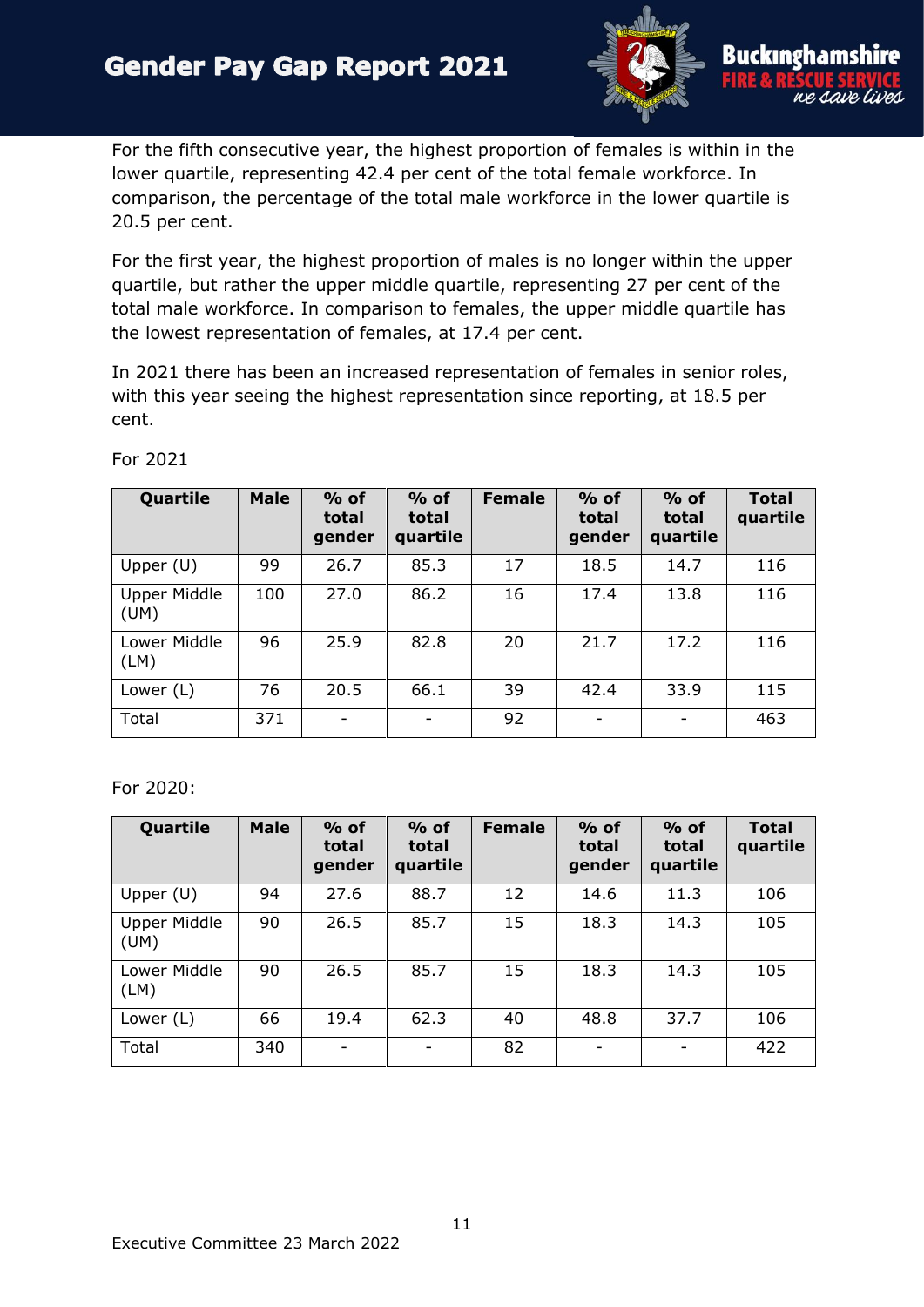

e save lives

### For 2019:

| Quartile                    | <b>Male</b> | $%$ of<br>total<br>gender | $%$ of<br>total<br>quartile | <b>Female</b> | $%$ of<br>total<br>gender    | $%$ of<br>total<br>quartile | <b>Total</b><br>quartile |
|-----------------------------|-------------|---------------------------|-----------------------------|---------------|------------------------------|-----------------------------|--------------------------|
| Upper $(U)$                 | 92          | 27.1                      | 86.0                        | 15            | 17.6                         | 14.0                        | 107                      |
| <b>Upper Middle</b><br>(UM) | 92          | 27.1                      | 86.8                        | 14            | 16.5                         | 13.2                        | 106                      |
| Lower Middle<br>(LM)        | 85          | 25.0                      | 80.2                        | 21            | 24.7                         | 19.8                        | 106                      |
| Lower (L)                   | 71          | 20.8                      | 67.0                        | 35            | 41.2                         | 33.0                        | 106                      |
| Total                       | 340         | $\overline{\phantom{0}}$  | $\overline{\phantom{0}}$    | 85            | $\qquad \qquad \blacksquare$ | -                           | 425                      |

### For 2018:

| Quartile                    | <b>Male</b> | $%$ of<br>total<br>gender | $%$ of<br>total<br>quartile | <b>Female</b> | $%$ of<br>total<br>gender | $%$ of<br>total<br>quartile | <b>Total</b><br>quartile |
|-----------------------------|-------------|---------------------------|-----------------------------|---------------|---------------------------|-----------------------------|--------------------------|
| Upper $(U)$                 | 99          | 26.3                      | 87.6                        | 14            | 17.9                      | 12.4                        | 113                      |
| <b>Upper Middle</b><br>(UM) | 104         | 27.6                      | 91.2                        | 10            | 12.8                      | 8.8                         | 114                      |
| Lower Middle<br>(LM)        | 95          | 25.2                      | 83.3                        | 19            | 24.4                      | 16.7                        | 114                      |
| Lower $(L)$                 | 79          | 21.0                      | 69.3                        | 35            | 44.9                      | 30.7                        | 114                      |
| Total                       | 377         | $\overline{\phantom{a}}$  |                             | 78            |                           |                             | 455                      |

#### For 2017:

| Quartile                | <b>Male</b> | $%$ of<br>total<br>gender    | $%$ of<br>total<br>quartile | <b>Female</b> | $%$ of<br>total<br>gender | $%$ of<br>total<br>quartile | <b>Total</b><br>quartile |
|-------------------------|-------------|------------------------------|-----------------------------|---------------|---------------------------|-----------------------------|--------------------------|
| Upper $(U)$             | 107         | 27.3                         | 90.7                        | 11            | 13.8                      | 9.3                         | 118                      |
| Upper<br>Middle<br>(UM) | 105         | 26.8                         | 89.0                        | 13            | 16.3                      | 11.0                        | 118                      |
| Lower<br>Middle<br>(LM) | 100         | 25.5                         | 84.7                        | 18            | 22.5                      | 15.3                        | 118                      |
| Lower $(L)$             | 80          | 20.4                         | 67.8                        | 38            | 47.5                      | 32.2                        | 118                      |
| Total                   | 392         | $\qquad \qquad \blacksquare$ |                             | 80            |                           |                             | 472                      |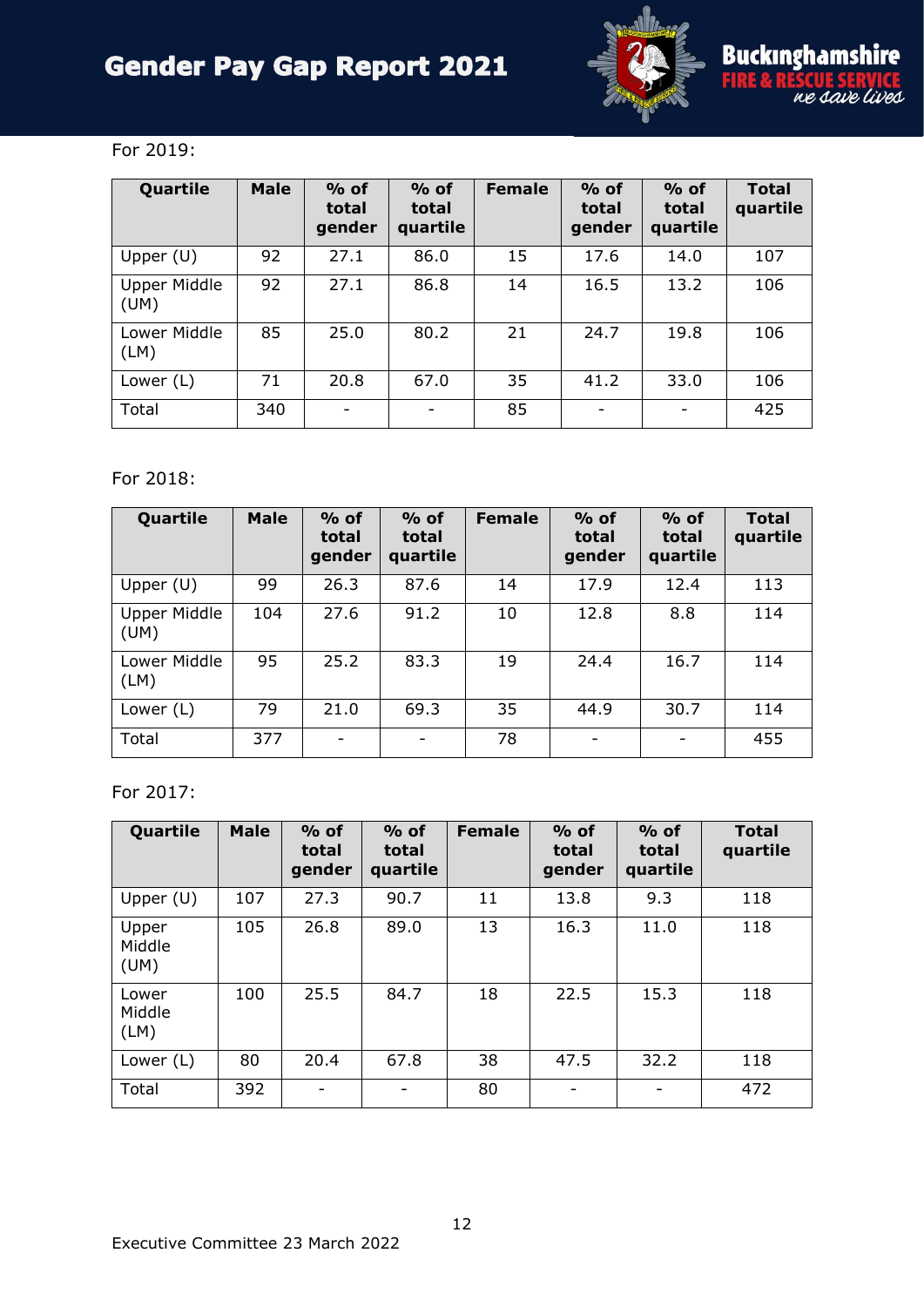

#### **Action plan: Addressing our gender pay gap**

This is the fifth year of reporting the Service's gender pay gap. As already detailed within this report, many of the issues driving the gender pay gap requires a longer-term commitment and will be dependent upon the Service working together to drive change. The Service is committed to addressing the gender pay gap. Through the three key areas, the Service will strive to achieve a more representative workforce:

#### **Leading transformation**

The Service will ensure that all employees are aware of the vision, values and behaviours expected within the workplace, improve the Service's performance through building a diverse workforce and ensuring employees understand how the Service operates, in order to be as effective as possible within their role

- The Service has a transparent approach to pay. On an annual basis the Pay policy is updated and following consideration and approval by the Fire Authority, published on the intranet and external website. This policy sets out the Service's approach to pay for all roles, including the approach to senior pay and bonus payments
- The Service's Equality, Diversity and Inclusion (EDI) policy demonstrates the Service's commitment to EDI, by ensuring that EDI is embedded in its culture and reflected in its people and behaviours, all of which will help to better serve the public:
	- $\circ$  By embracing equality, we promote the policy in both employment opportunities and in the delivery of its services
	- $\circ$  By embracing diversity, we acknowledge the full breadth of people within the community and seeks to reflect that variety within the workforce
	- o By embracing inclusion, we recognise that everyone that works for the Service has a valuable contribution to make
- The Service's Code of Conduct provides individuals with an understanding of the standards expected of employee and guides behaviour, placing an obligation on all to take responsibility for their own conduct. The Code states the Service will:
	- o Ensure all employees are aware of the vision, values and behaviours expected within the workplace
	- $\circ$  Improve the Service's performance through building a diverse workforce
	- o Ensure employees understand how the Service operates, in order to be as effective as possible within their role
- The Code of Ethics Fire Standard for England, published May 2021, complements and supports the Service's vision and values which forms part of everything the Service does. The principles in the Core Code are based on the Seven Principles for Public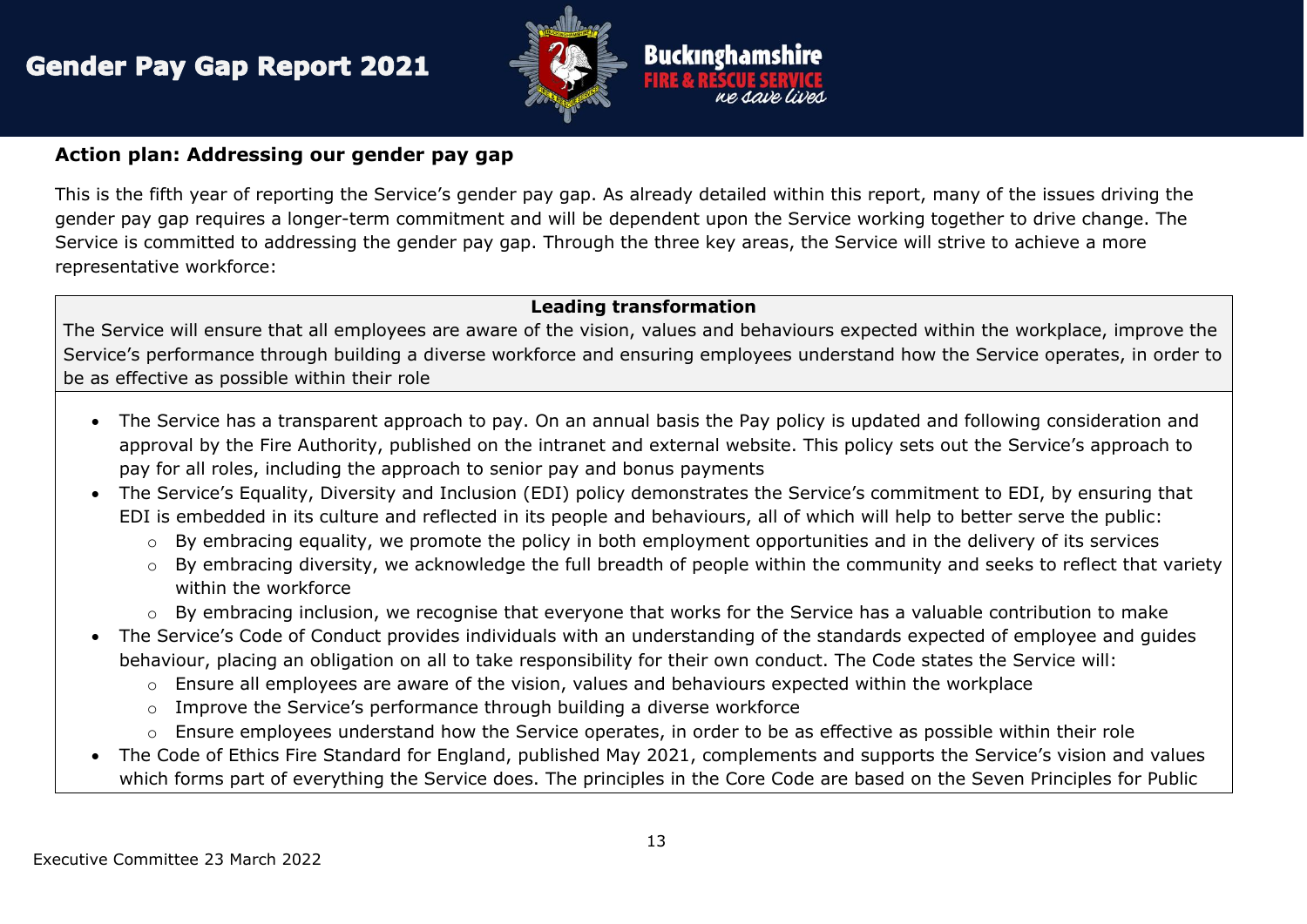

Life, known as the Nolan Principles, tailored to suit the Fire and Rescue Service's context. The Code of Ethics Fire Standard specifically requires Fire Services to embed and show their commitment to the five ethical principles and professional behaviours contained in the Core Code

- The Service strives to be a family friendly workplace, which recognises and supports employees in balancing their responsibilities of work and home. The Service's Maternity, Adoption and Parental Entitlements procedure helps to demonstrate our commitment and support to employees and being an attractive, family friendly employer. The Service offers enhanced benefits, by going over and above statutory entitlements, and includes offering the same enhanced pay for shared parental leave, therefore encouraging individuals to share childcare more equally
- The Service recognises family friendly and flexible working practices are good, as they help to attract and retain valuable talent and skills from a wider and more diverse talent pool. We are continuing to develop and update a suite of procedures within this area to help increase gender equality within the workplace. At the end of 2021 we started consultation on an updated Flexible Working procedure. A positive step within the updated procedure is that flexible working can be requested from day one of employment, rather than once an employee has attained 26 weeks employment. This demonstrates the Service's commitment to harnessing the benefits of flexible working and assisting employees to maintain an effective balance between their work and home life
- From Spring 2020 the coronavirus (Covid-19) pandemic resulted in a significant amount of change within the Service. During the height of the pandemic this was often as a result of balancing work with other caring responsibilities. As control measures have been established and restrictions changed, many employees have opted to continue to work more flexibly in terms of hours or days they work and where they work. The Service is committed with continuing to harness the benefits of flexible working arrangements and adopting a flexible approach to an employee's work location where practicable. At the end of 2021 we started consultation on a new Hybrid Working procedure, which sets out key requirements and considerations to enable employees to undertake hybrid working
- The Service actively encourages employees to consider using flexible working arrangements where appropriate. We appreciate that having a better work-life balance and by promoting flexible working options, the Service can support inclusion, improve employee motivation, performance and productivity, thereby improving employee wellbeing. In addition, we will attract and retain a diverse workforce of talented individuals, thereby helping to reduce the gender pay gap
- Structured groups have been created to drive forward equality initiatives, such as the EDI group, which includes managers, employees, trade union and employee representatives. The group supports and promotes inclusion and engagement and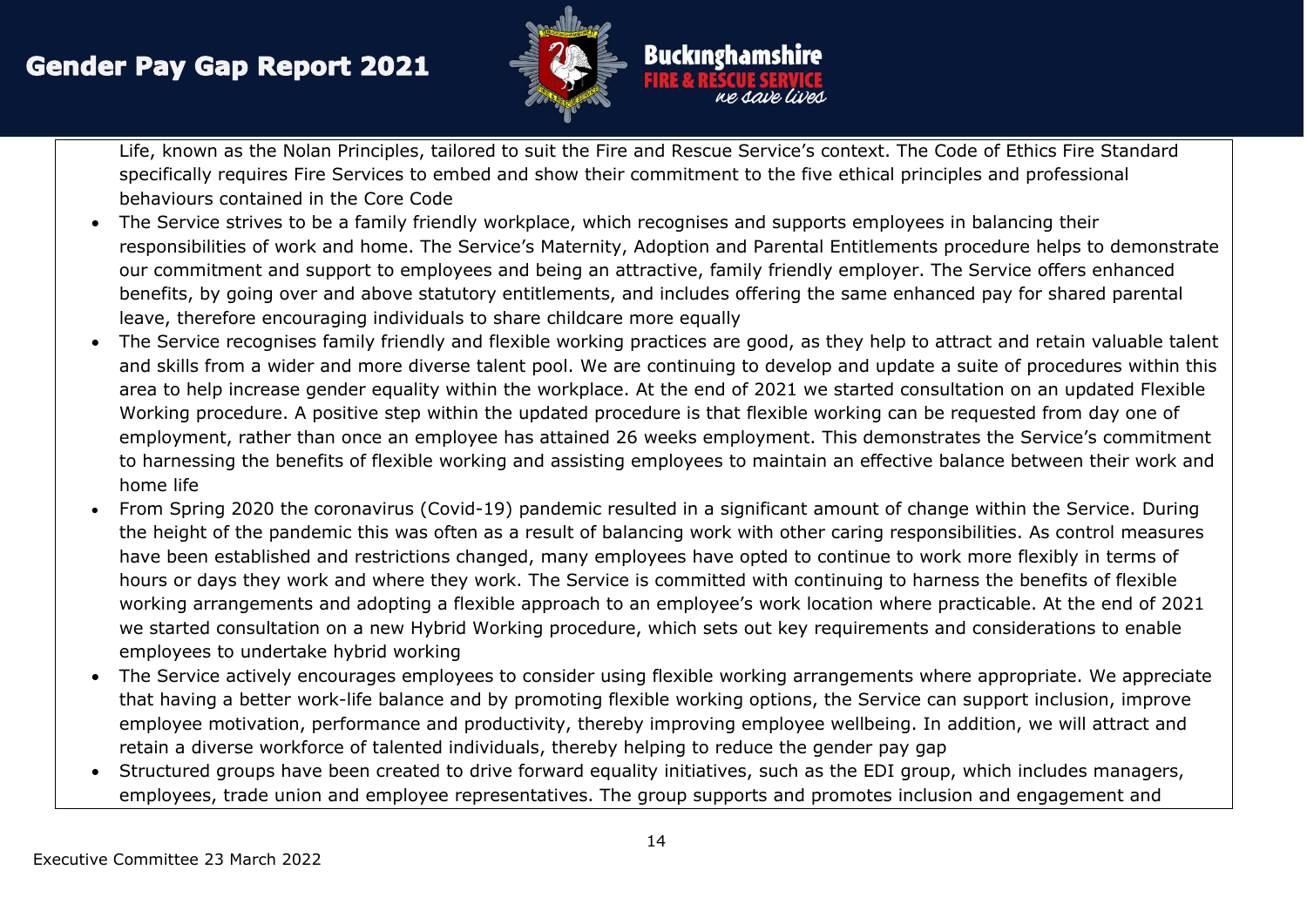

increases dialogue about topical issues. The group review progress against the Service's EDI objectives which are reported to the Fire Authority. In June 2021 an EDI objectives update report was presented to the Fire Authority, along with progress to date and EDI workforce data

- An equal pay audit is the most effective way of checking the Service is complying with its statutory equal pay obligations and ensuring we deliver a pay system free from gender bias. During 2020 an audit was undertaken which confirmed the Service is achieving equitable pay between genders
- An external benchmarking exercise was carried out using the Employers Network for Equality and Inclusion (enei) Talent Inclusion and Diversity Evaluation (TIDE) self-assessment evaluation and benchmarking tool, and in 2021 the bronze award has been maintained for the second year running
- We continue to strive for an inclusive culture, helping to ensure employees will want to remain with us and progress through the Service:
	- o The 2017 Culture Survey results formed an action plan that managers and employees were tasked with addressing
	- o In January/February 2020, the Service invited employees to complete a follow up Culture Survey, the results of which continue to help the Service in achieving its objectives
	- o The results of the 2019 HMICFRS Staff Survey were compared against the 2017 and 2020 Culture Survey results. This will be an additional data source to help the Service develop a more inclusive culture
	- o The 2022 culture was launched in January 2022, which will provide a further benchmark for continued improvement. A working group, made up of employees from across the Service agreed on a new marketing and communications strategy and improved ways of measuring results, including a new culture 'road map'
- We continue to make greater and more targeted use of social media to effectively promote the positive work of the Service and of our recruitment campaigns
- The Service's People Strategy 2020 to 2025 was updated and published following approval by the Fire Authority in October 2020. The People Strategy provides the framework for engaging and developing employees to enable the cultural changes, which will help the Service better deliver its vision and strategic priorities, whilst ensuring behaviours, values and standards are adhered to. A year one update on the People Strategy 2020 to 2025, including a 'raising the profile' roadshow was approved by the Fire Authority in October 2021. A six-month plan includes station and departmental visits to engage and consult on the People Strategy. Roadshows include a presentation to employees on the strategy and will highlight through discussion how the Service will meet any challenges and identify risks and opportunities. This is with the intention of raising the profile of the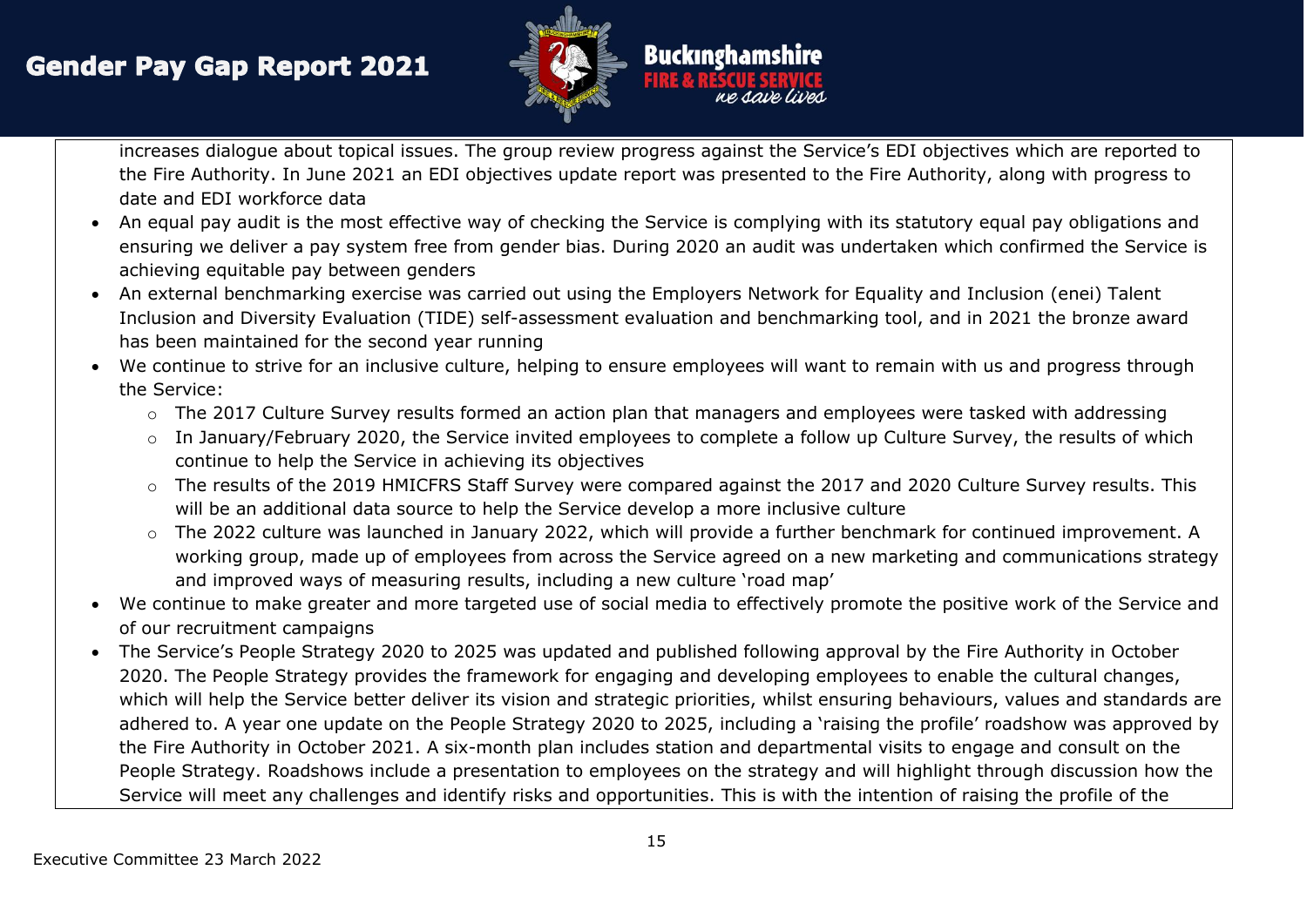

strategy, encourage engagement and ensure employees from across the Service are made aware of how their work contributes and supports the five key areas

- During 2021 the corporate website, which incorporates the Service's new People Strategy 2020 to 2025 continued to be updated
- We will continue to collaborate with other Fire Services and will increasingly collaborate with organisations who are in a position to help us reach and influence our target audience. In addition, we will collaborate more widely and with those organisations who have developed inspiring initiatives and best practice that we may learn from
- The Service signed the Armed Forces Covenant to promise to actively support the armed forces community and in August 2021 was awarded the Ministry of Defence Employer Recognition Scheme Silver Award. The covenant acknowledges that we recognise the value serving personnel, reservists, veterans and military families can bring to our Service. At the end of 2021 a youth engagement initiative was launched in the local community, where members of the Armed Forces Cadet associations undertake a programme of activities with the aim of helping cadets gain an understanding of what being a firefighter is about and hopefully encouraging a career within the Service
- Regular systematic and rigorous strategic workforce and succession planning processes are in place, which incorporate current Public Safety Plan requirements and horizon scanning of likely future external and internal challenges. Outcomes from these processes are subsequently translated into timely interventions to ensure the Service continues to meet workforce capacity requirements and build capability. In addition, it provides opportunity to refresh the workforce through the identification of people; internally and where required externally to fill identified key positions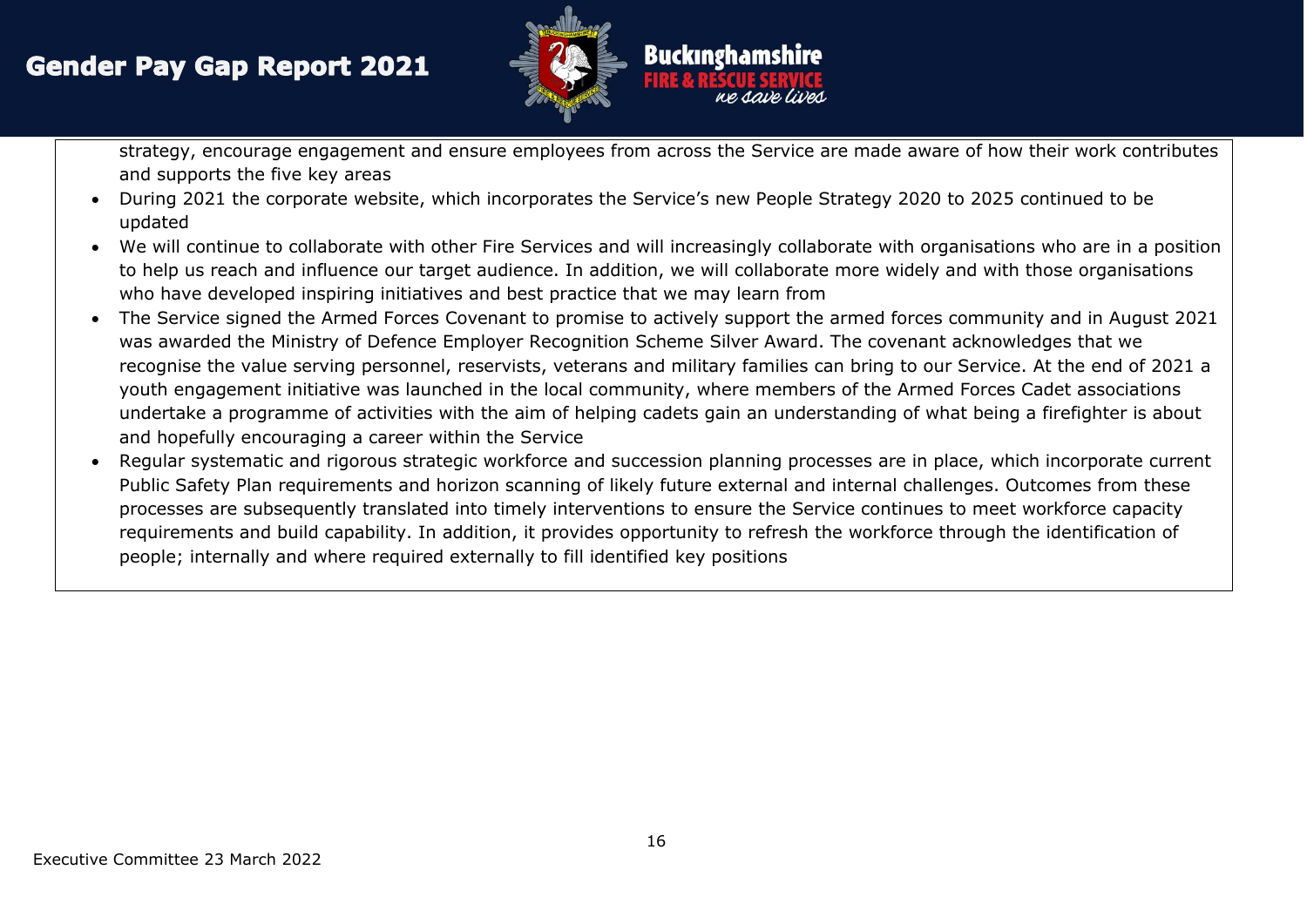

#### **Attracting talent**

The Service is committed to ensuring its resourcing attracts, selects, and recruits the right calibre of people to deliver its corporate priorities, aligned to workforce planning requirements. The Service will ensure it retains the skills and capability needed and employs them productively to support its corporate objectives. It is committed to establishing the right working arrangements and conditions of employment for all its employees.

- The Service's Recruitment and Selection procedure places emphasis on ensuring the right skills, attitudes and behaviours are available to deliver the Service's priorities throughout its recruitment and selection and promotion processes and includes the Service's pledge to all candidates:
	- o Recruitment and selection will be fair, transparent and consistent
	- o Commitment to providing processes that offer equal opportunity and avoids unlawful discrimination
	- o Equal and reasonable access to information about the role, its requirements and the selection processes to be used
	- o Support will be provided throughout the process, which can be tailored to individual requirements
	- o Selection will be based on relevant and consistently applied criteria, using methods which are reliable, objective and guard against bias. All those involved in the recruitment and selection process will be appropriately trained
	- o Selection will be based on merit and focus on candidates meeting the essential criteria and required behaviours
	- $\circ$  Individuals will be encouraged to develop their skills and have the opportunity to learn and develop
- We continue to support and be members of the Networking Women in the Fire Service programme and in 2021 funded places on their "have a go weekend" and virtual Choose to Challenge event
- The Service's talent management programme continues to ensure replenished development pools at each level, resulting in employees with the required skills to fulfil the roles when needed. All elements/modules of our promotional process have been reviewed, consulted on, and brought together in one Operational Promotional procedure to provide clarity and consistency to employees on the requirements and route for promotion
- Following the successful pilot of a scheme used to identify and develop future leaders, the Service has embedded this into refreshed appointment and promotion procedures and progressing a new Leadership and Management Development Framework to support and assist with the development of newly recruited or promoted managers
- Wholetime recruitment is structured with the aim of attracting a diverse pool of applicants, reflective of the community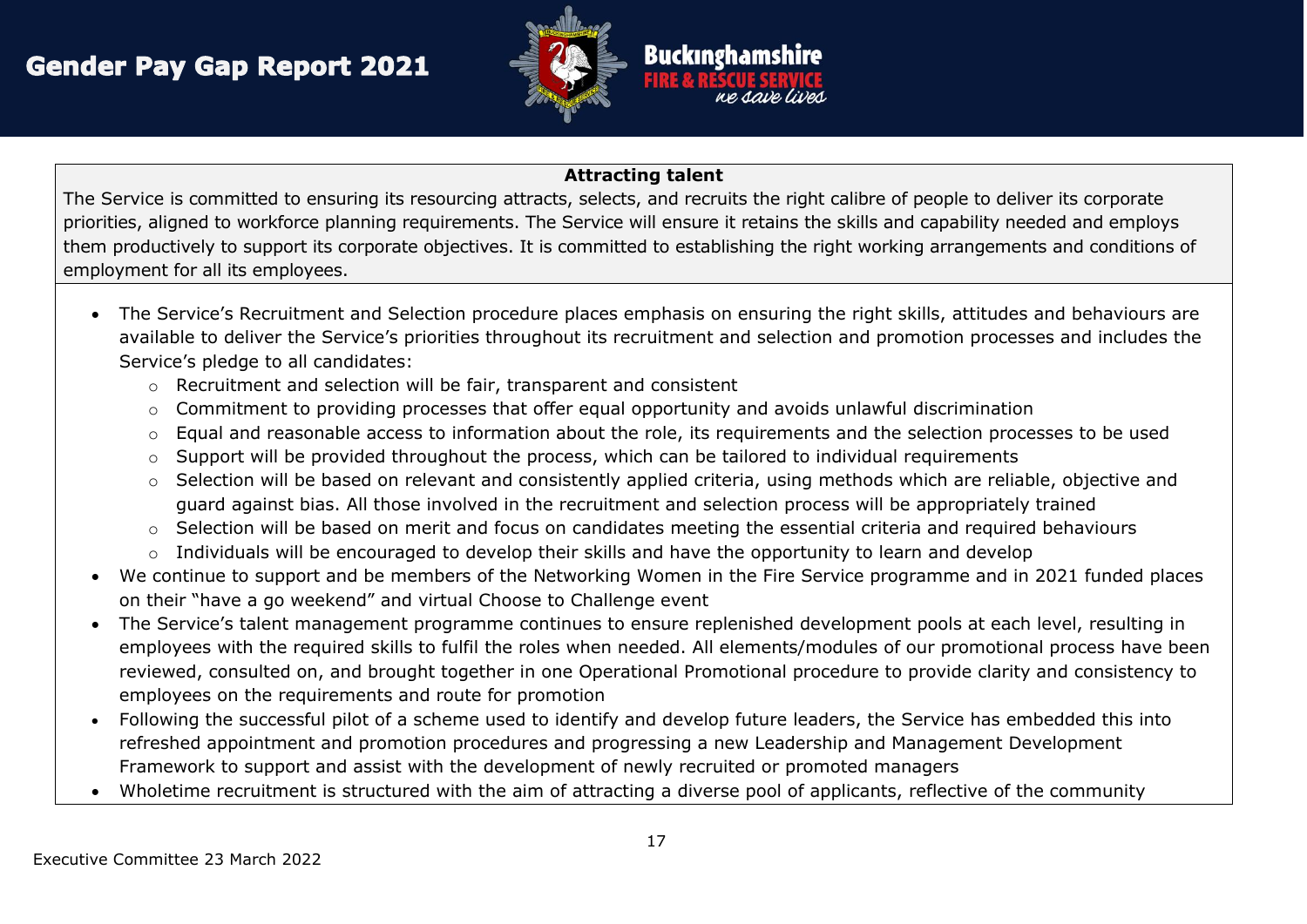

- A review of recruitment within the Service has been commissioned to understand what went well and establish any learns, with the aim of improving future processes, and creating a toolkit to support managers with future recruitment
- To ensure recruitment could continue during the coronavirus (Covid-19) pandemic, whilst adhering to the strict guidelines, the Service optimised virtual recruitment awareness evenings and introduced online psychometric testing to remove the need for physical attendance. This has increased the number of applicants due to its accessibility and flexibility and will continue going forwards
- A structured interview process is used in all recruitment and promotion activity. Structuring interviews so the same questions are asked to all candidates, in the same order, format and responses assessed using a standardised criterion to reduce unconscious bias in processes
- We continually review and update our recruitment processes, using fair and transparent processes, ensuring any learns are fed into future recruitment activity
- We ensure through the applicant sifting processes that information on protected characteristics is removed to eliminate the possibility of unconscious bias
- To reduce potential prejudice and bias in recruitment and selection, training is delivered to those who undertake interviewing
- The three Thames Valley Fire Services are progressing common approaches to operational On-call firefighter recruitment. This joint working initiative is an opportunity to promote careers within the Fire Service and raise awareness across community groups with the aim of improving employee diversity
- Collaboration with Thames Valley Police on apprenticeships and promoting careers for young people is well established
- The Service has pledged to support the Armed Forced Covenant within its recruitment strategy, including Career Transition Partnership's, establishing a tailored employment pathway for veterans, service leavers and supporting the employment of armed forces spouses and partners. Advertising job opportunities through armed forces friendly recruitment agencies and charities and recognising relevant military qualifications in our recruitment/application processes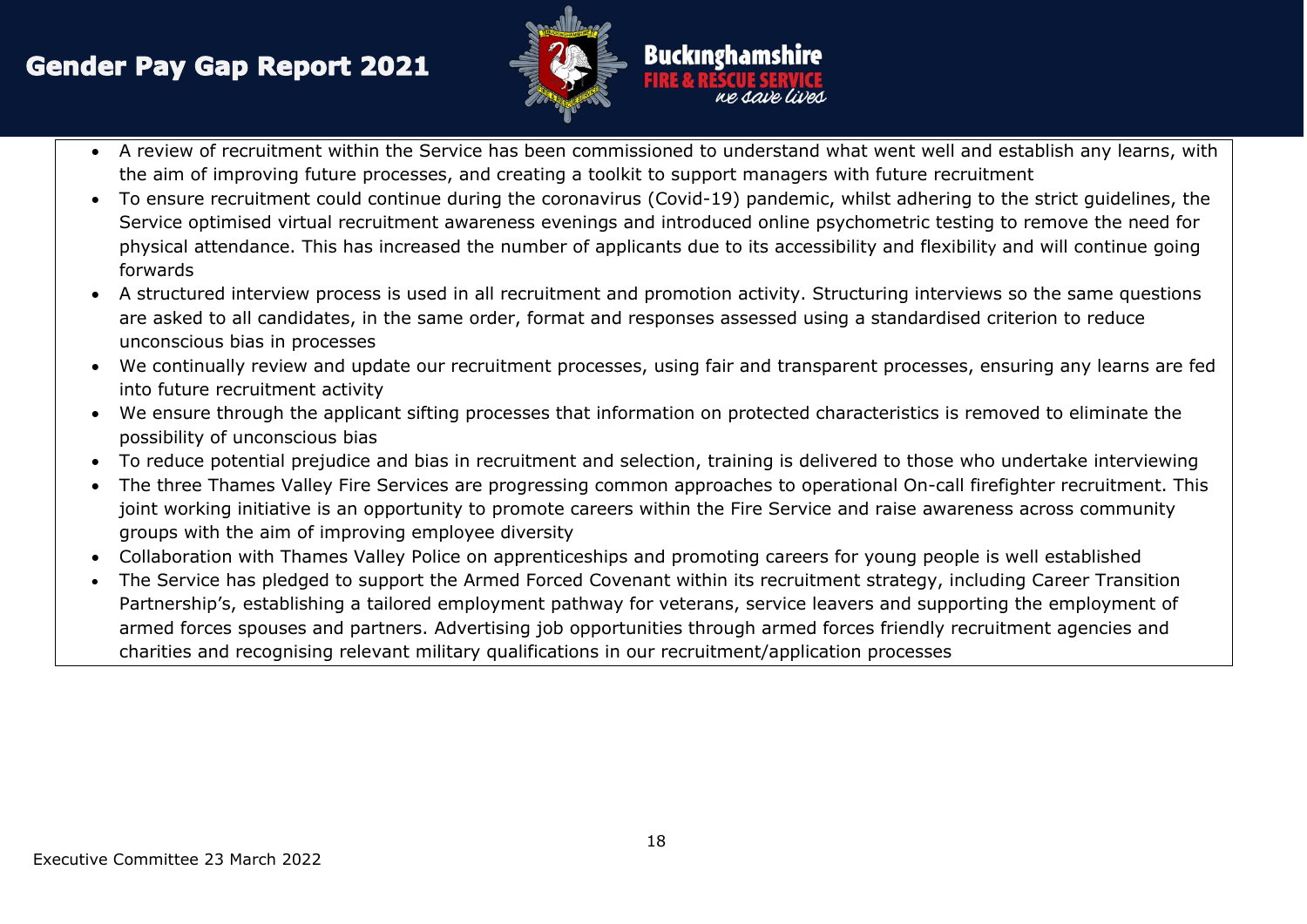

#### **Supporting development**

The Service strives to create a sustainable workforce through medium to long term strategic planning, treating employees as assets enabling the Service to plan for the future with regards to the workforce requirements. By creating and maintaining a sustainable workforce requires the Service to take appropriate action to:

- Recruit and retain the right workforce
- Address key future and occupational skill shortages
- Promote jobs, careers and the concept of employability
- Identify, develop and motivate talent
- Address diversity and inclusion issues
- Workforce diversity data is collated, reviewed and reported, which ensures the Service is focused and able to make decisions to improve results. The data details:
	- $\circ$  The numbers of males and females within the Service
	- o The numbers of males and females at each level of the Service
	- o The proportion of males and females applying for roles and being recruited
	- $\circ$  The proportion of males and females applying for assessment processes and being promoted
- There is a commitment to improve the breadth of diversity-related data available about the workforce. Submitting sensitive personal information is optional, however is encouraged, as this data is an important component to identifying inequality, initiating activity and evaluating progress to meet legislation under the Equality Act (2010)
- Our aim is to continue to improve diversity data and the utilisation of the data across all parts of the existing workforce. For example, at various stages of the employee lifecycle and during recruitment processes to see individuals are de-selected from the process. This data will be used to inform decisions
- We will extend our evidence gathering to include data on the following additional areas:
	- o Analysis of fall-out rates during recruitment processes and exploration of alternate recruitment practices, which will include direct entry recruitment
	- o The proportion of males and females leaving the Service and the reasons why
	- o Analysis on training spend broken down by males and females